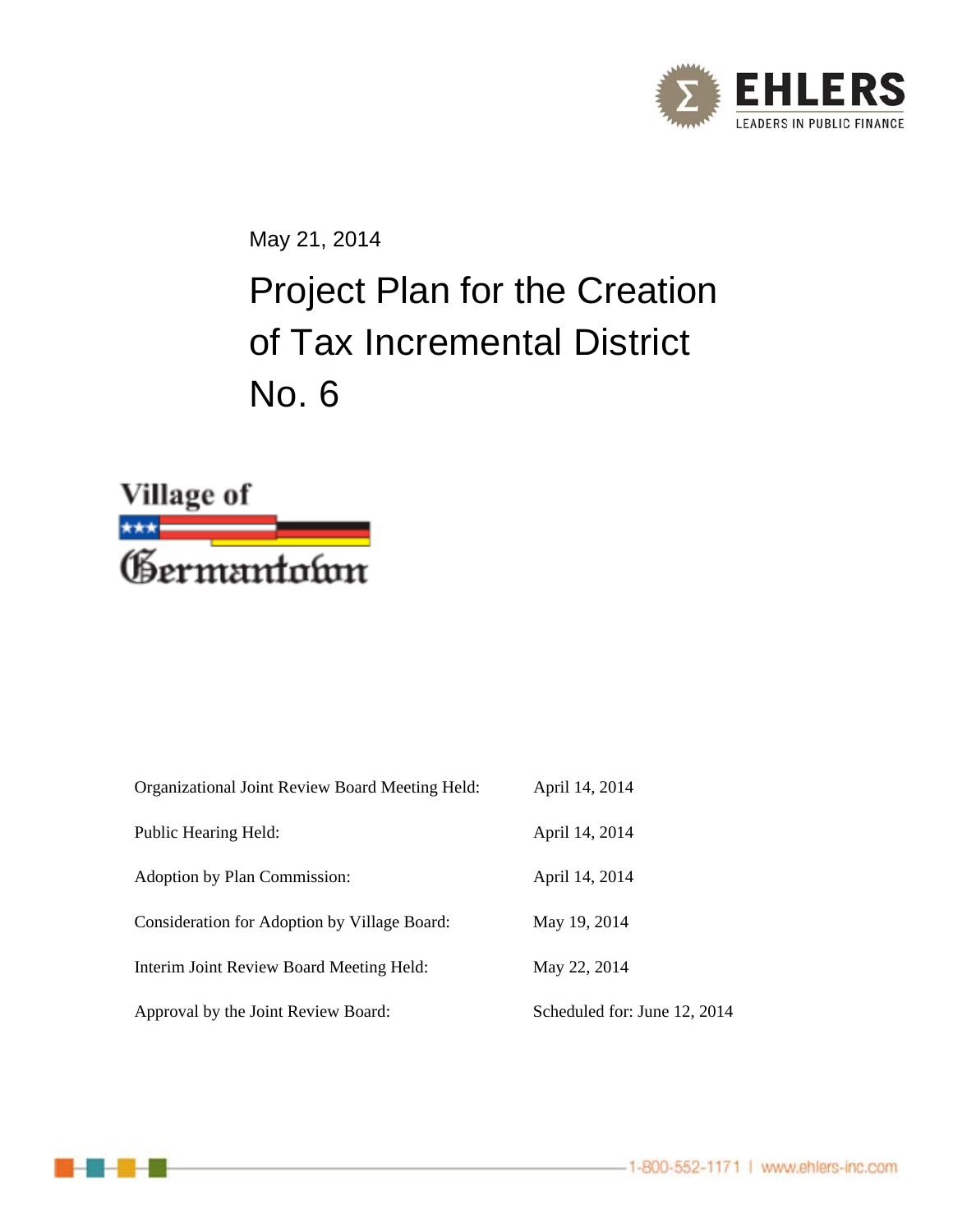## Tax Incremental District No. 6 Creation Project Plan

### Village of Germantown Officials

#### Village Board

| Dean Wolter       | Village President      |
|-------------------|------------------------|
| David Baum        | Village Trustee        |
| Terri Kaminski    | Village Trustee        |
| Shane R. Daniels  | <b>Village Trustee</b> |
| Jeff Werderman    | Village Trustee        |
| Robert L. Warren  | Village Trustee        |
| Al Vanderheiden   | Village Trustee        |
| Jeffrey M. Hughes | Village Trustee        |
| Art Zabel         | Village Trustee        |
| Village Staff     |                        |
| Barbara Goeckner  | Village Clerk          |
| David Schornack   | Village Administrator  |
|                   |                        |

Brian Sajdak Village Attorney

### Plan Commission Dean Wolter Dan Campbell David Baum William Shadid Mary Ellen Gray Tim Yokes Marty Peck

- - -

Joint Review Board Dean Wolter, Village President, Chair Village Representative Tim Michalak Washington County Ric Ericksen Germantown School District Dan Wing Public Member

Jeffrey W. Retzlaff Community Development Director Kim E. Rath Finance Director

Al Shoreibah Milwaukee Area Technical College District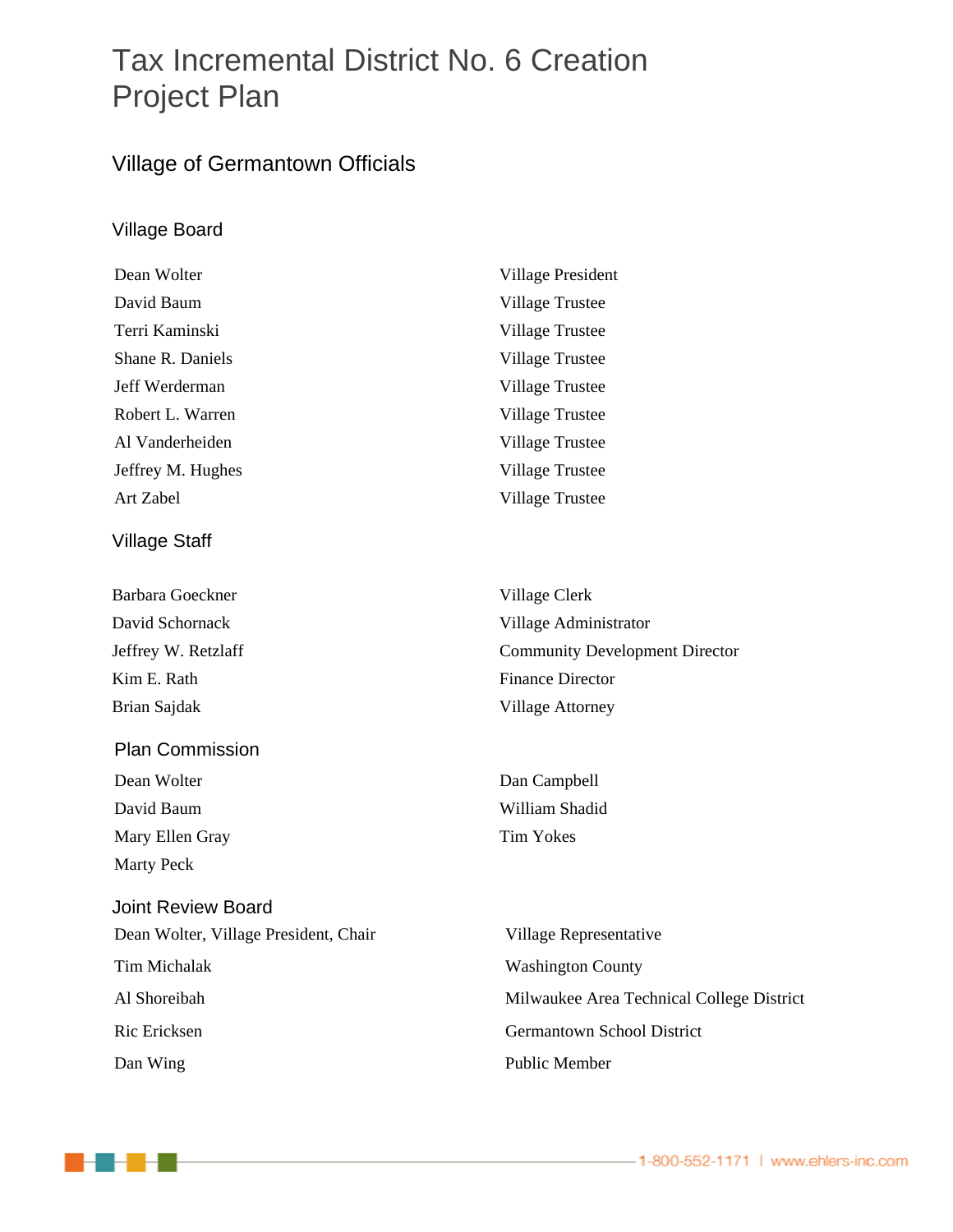# Table of Contents

| STATEMENT OF KIND, NUMBER AND LOCATION OF PROPOSED PUBLIC WORKS AND OTHER    |  |
|------------------------------------------------------------------------------|--|
|                                                                              |  |
|                                                                              |  |
| ECONOMIC FEASIBILITY STUDY, FINANCING METHODS, AND THE TIME WHEN COSTS OR    |  |
|                                                                              |  |
|                                                                              |  |
|                                                                              |  |
| PROPOSED CHANGES IN MASTER PLAN, MAP, BUILDING CODES AND VILLAGE OF          |  |
|                                                                              |  |
|                                                                              |  |
|                                                                              |  |
| OPINION OF ATTORNEY FOR THE VILLAGE OF GERMANTOWN ADVISING WHETHER THE PLAN  |  |
| CALCULATION OF THE SHARE OF PROJECTED TAX INCREMENTS ESTIMATED TO BE PAID BY |  |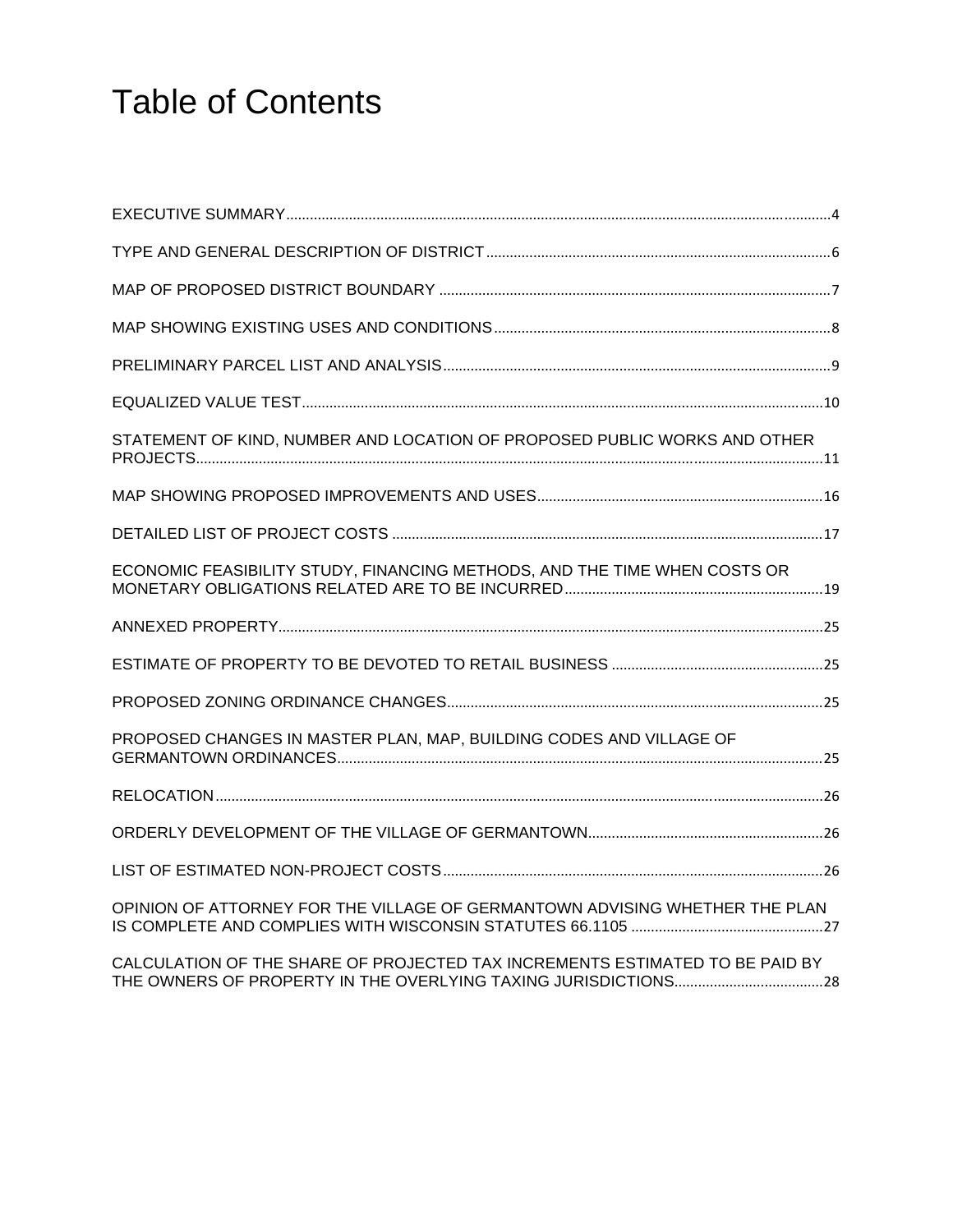### Description of District

#### Type of District, Size and Location

Tax Incremental District ("TID") No. 6 (the "TID" or "District") is proposed to be created by the Village of Germantown ("Village") as a mixed-use district. A map of the proposed District boundaries is located in Section 3 of this plan.

#### Estimated Total Project Expenditures.

The Village anticipates making total eligible project expenditures of approximately \$9,600,000 to undertake the projects listed in this Project Plan. The Village anticipates completing the projects in phases as development warrants. The Expenditure Period of this District is 15 years from the date of adoption of the authorizing Resolution of the Village Board (the "Creation Resolution"). The projects to be undertaken pursuant to this Project Plan are expected to be financed with general obligation debt issued by the Village, however, the Village may use other alternative financing methods which may provide overall lower costs of financing, preserve debt capacity, mitigate risk to the Village, or provide other advantages as determined by the Village Board. A discussion and listing of other possible financing mechanisms, as well as a summary of total project financing, is located in Section 10 of this plan.

#### Economic Development

As a result of the creation of this District, the Village projects that additional land and improvements value of approximately \$41,000,000 will be created as a result of new development, redevelopment, and appreciation in the value of existing properties. This additional value will be a result of the improvements made and projects undertaken within the District. A table detailing assumptions as to the timing of new development and redevelopment and associated values is located in Section 10 of this Plan. In addition, creation of the District is expected to result in other economic benefits as detailed in the Summary of Findings hereafter.

#### Expected Termination of District

Based on the Economic Feasibility Study located in Section 10 of this plan, this District would be expected to generate sufficient tax increments to recover all project costs by the year 2035; (the 20 year maximum statutory life of this District).

### Summary of Findings

As required by Wisconsin Statutes Section 66.1105, and as documented in this Project Plan and the exhibits contained and referenced herein, the following findings are made:

1. **That "but for" the creation of this District, the development projected to occur as detailed in this Project Plan: 1) would not occur; or 2) would not occur in the manner, at the values, or within the timeframe desired by the Village.** In making this determination, the Village has considered the following information: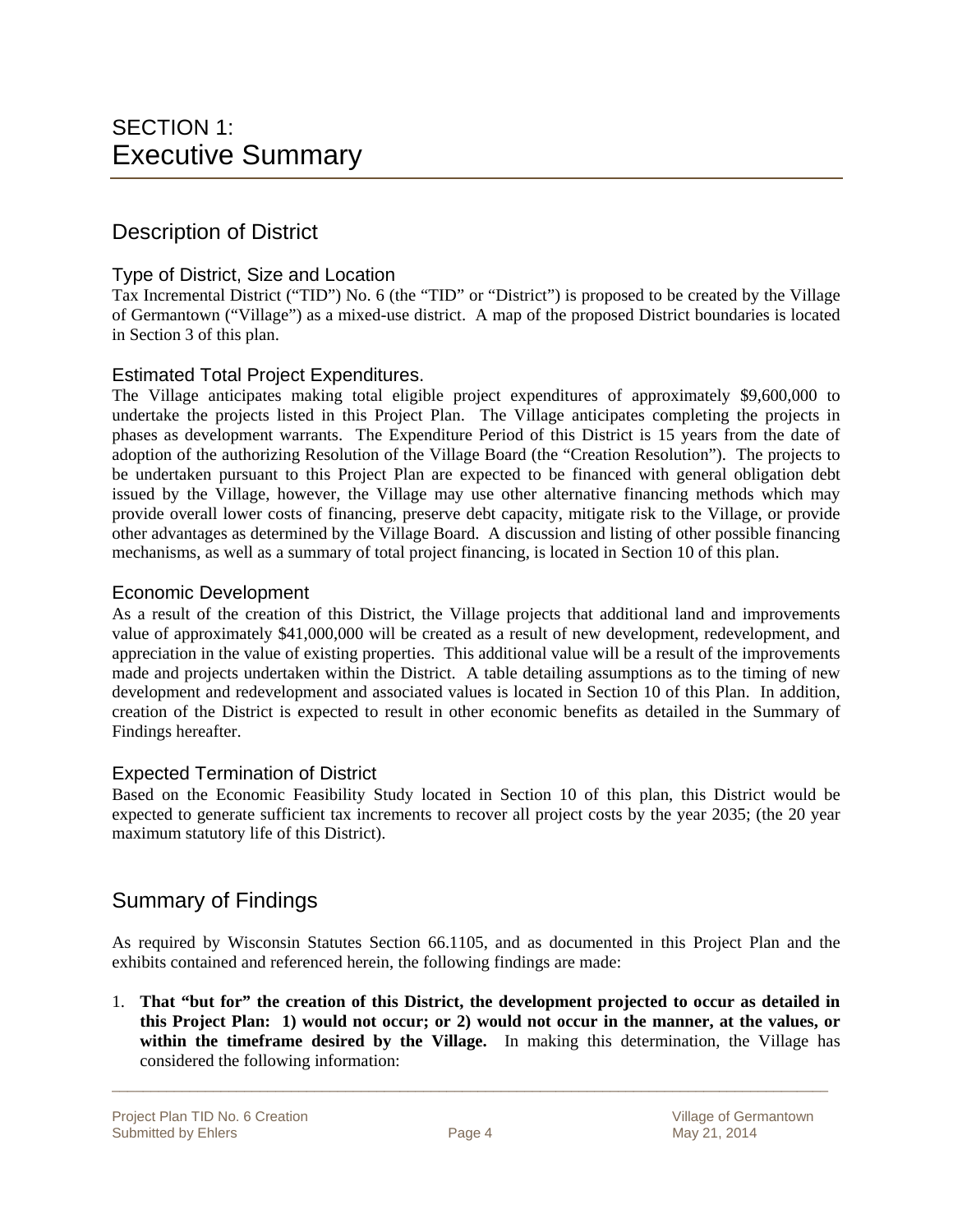- Some of the sites proposed for development have remained vacant due to lack of adequate infrastructure, obsolete platting and ownership by multiple parties. Given that the sites have not developed as would have been expected under normal market conditions, it is the judgment of the Village that the use of Tax Incremental Financing ("TIF") will be required to provide the necessary infrastructure and inducements to encourage development on the sites consistent with that desired by the Village.
- In order to make the areas included within the District suitable for development, the Village will need to make a substantial investment to pay for the costs of: property, right-of-way and easement acquisition, site preparation, installation of utilities; installation of streets and related streetscape items; development incentive payments, façade, grants and loans, and other associated costs. Due to the extensive initial investment in public infrastructure that is required in order to allow development to occur, the Village has determined that development of the area will not occur solely as a result of private investment. Accordingly, the Village finds that absent the use of TIF, development of the area is unlikely to occur.
- The development of the area included within the proposed TID #6 Boundary in the manner prescribed herein, is in accordance with the Village's overall Master Plan.
- 2. **The economic benefits of the Tax Incremental District, as measured by increased employment, business and personal income, and property value, are sufficient to compensate for the cost of the improvements.** In making this determination, the Village has considered the following information:
	- As demonstrated in the Economic Feasibility Section of this Project Plan, the tax increments projected to be collected are more than sufficient to pay for the proposed project costs.

#### 3. **The benefits of the proposal outweigh the anticipated tax increments to be paid by the owners of property in the overlying taxing jurisdictions.**

- If approved, the District's creation would become effective for valuation purposes as of January 1, 2014. As of this date, the values of all existing development would be frozen and the property taxes collected on this base value would continue to be distributed amongst the various taxing entities as they currently are now. Taxes levied on any additional value established within the District due to new construction, renovation or appreciation of property values occurring after January 1, 2014 would be collected by the TID and used to repay the costs of TIF-eligible projects undertaken within the District.
- Since the development expected to occur is unlikely to take place or in the same manner without the use of TIF (see Finding #1) and since the District will generate economic benefits that are more than sufficient to compensate for the cost of the improvements (see Finding #2), the Village reasonably concludes that the overall benefits of the District outweigh the anticipated tax increments to be paid by the owners of property in the overlying taxing jurisdictions. It is further concluded that since the "but for" test is satisfied, there would, in fact, be no foregone tax increments to be paid in the event the District is not created. As required by Section 66.1105(4)(i)4., a calculation of the share of projected tax increments estimated to be paid by the owners of property in the overlying taxing jurisdictions has been made and can be found in Appendix A of this plan.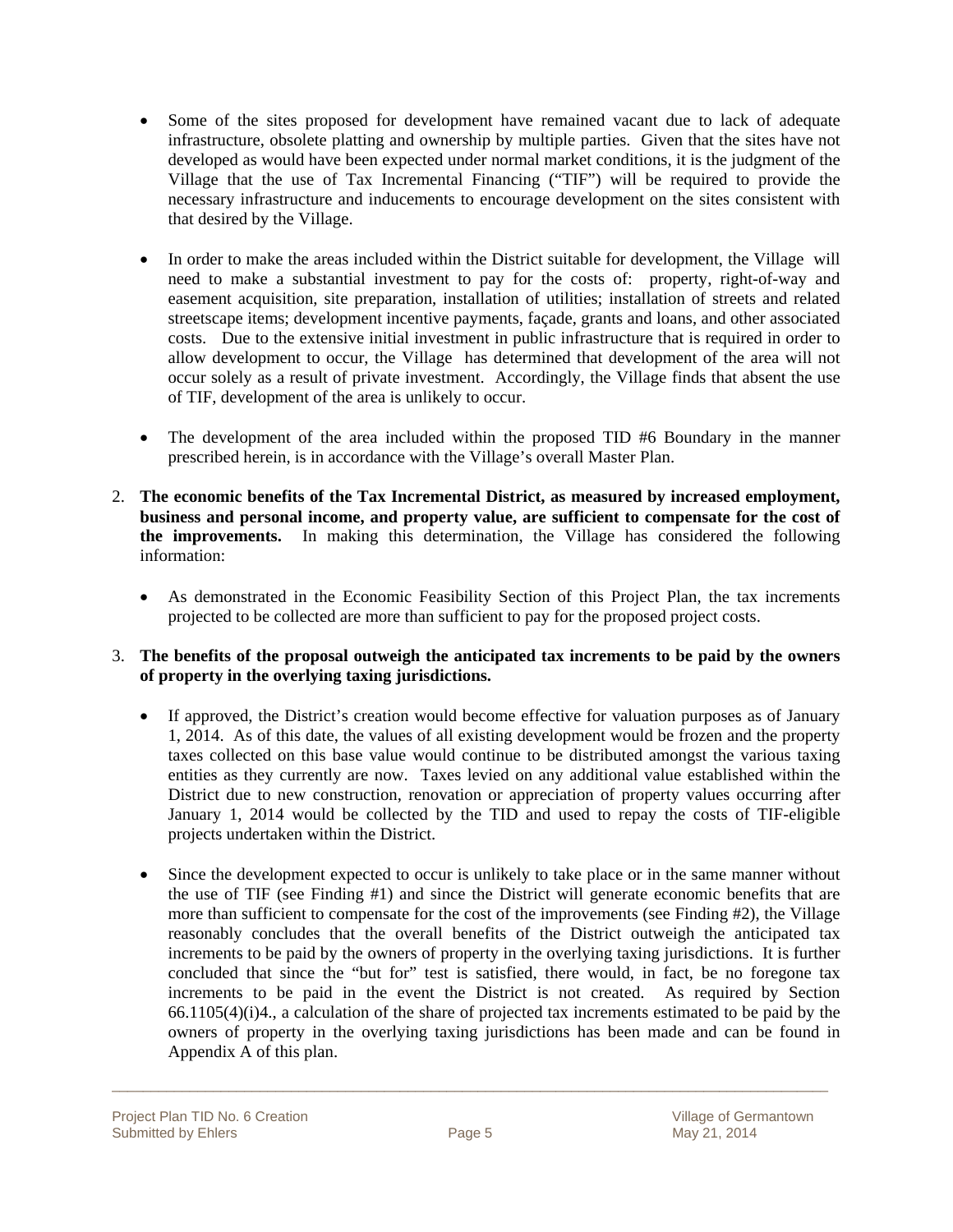- 4. Not less than 50% by area of the real property within the District is suitable for a combination of industrial and commercial uses, defined as "mixed-use development" within the meaning of Wisconsin Statutes Section 66.1105(2)(cm).
- 5. Based upon the findings, as stated above, the District is declared to be a mixed-use District based on the identification and classification of the property included within the District.
- 6. The project costs relate directly to promoting mixed-use development in the District consistent with the purpose for which the District is created.
- 7. The improvement of such area is likely to enhance significantly the value of substantially all of the other real property in the District.
- 8. The equalized value of taxable property of the District, plus the value increment of all existing tax incremental districts within the Village, does not exceed 12% of the total equalized value of taxable property within the Village.
- 9. The Village estimates that no more than 15% of the territory within the District will be devoted to retail business at the end of the District's maximum expenditure period, pursuant to Wisconsin Statutes Sections 66.1105(5)(b) and 66.1105(6)(am)1.
- 10. The Project Plan for the District in the Village is feasible, and is in conformity with the master plan of the Village.

### SECTION 2: Type and General Description of District

The District is being created by the Village under the authority provided by Wisconsin Statutes Section 66.1105. The District is created as a "Mixed Use District" based upon a finding that at least 50%, by area, of the real property within the District is suitable for a combination of industrial and commercial uses as defined within the meaning of Wisconsin Statutes Section 66.1105(2)(cm) (See Section 5 of this plan for a breakdown of District parcels by class and calculation of compliance with the 50% test).

A map depicting the boundaries of the District is found in Section 3 of this Plan. A map depicting the proposed uses of the District is found in Section 8 of this plan. The Village intends that TIF will be used to assure that a combination of private industrial and commercial development occurs within the District consistent with the Village's development objectives. This will be accomplished by installing public improvements and making necessary related expenditures to induce and promote development within the District. The goal is to increase the tax base and to provide for and preserve employment opportunities within the Village. The project costs included in the Plan relate directly to promoting mixed-use development in the District consistent with the purpose for which the District is created.

Based upon the findings, as stated within this Plan, the District is declared to be a mixed-use District based on the identification and classification of the property included within the district.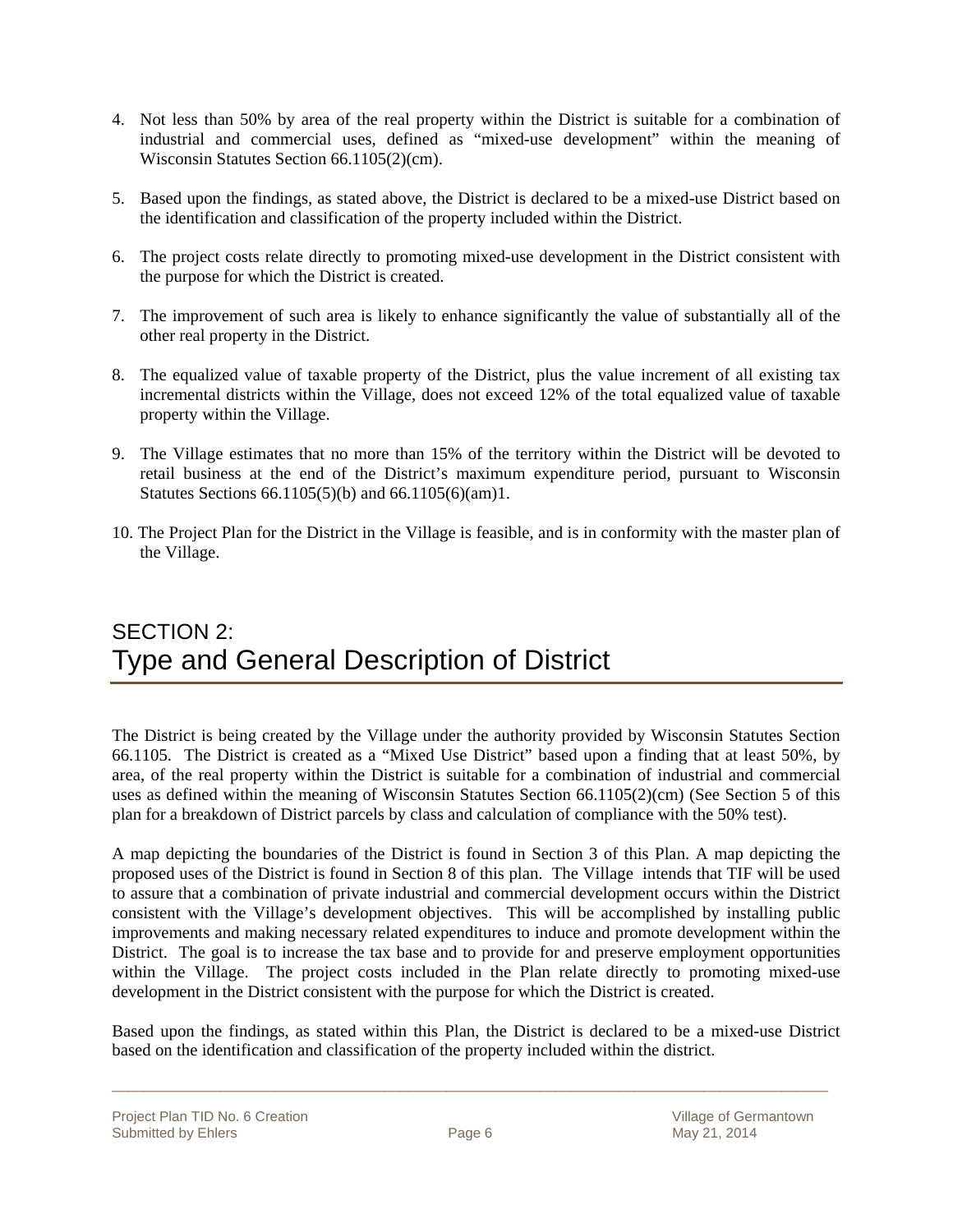### SECTION 3: Map of Proposed District Boundary

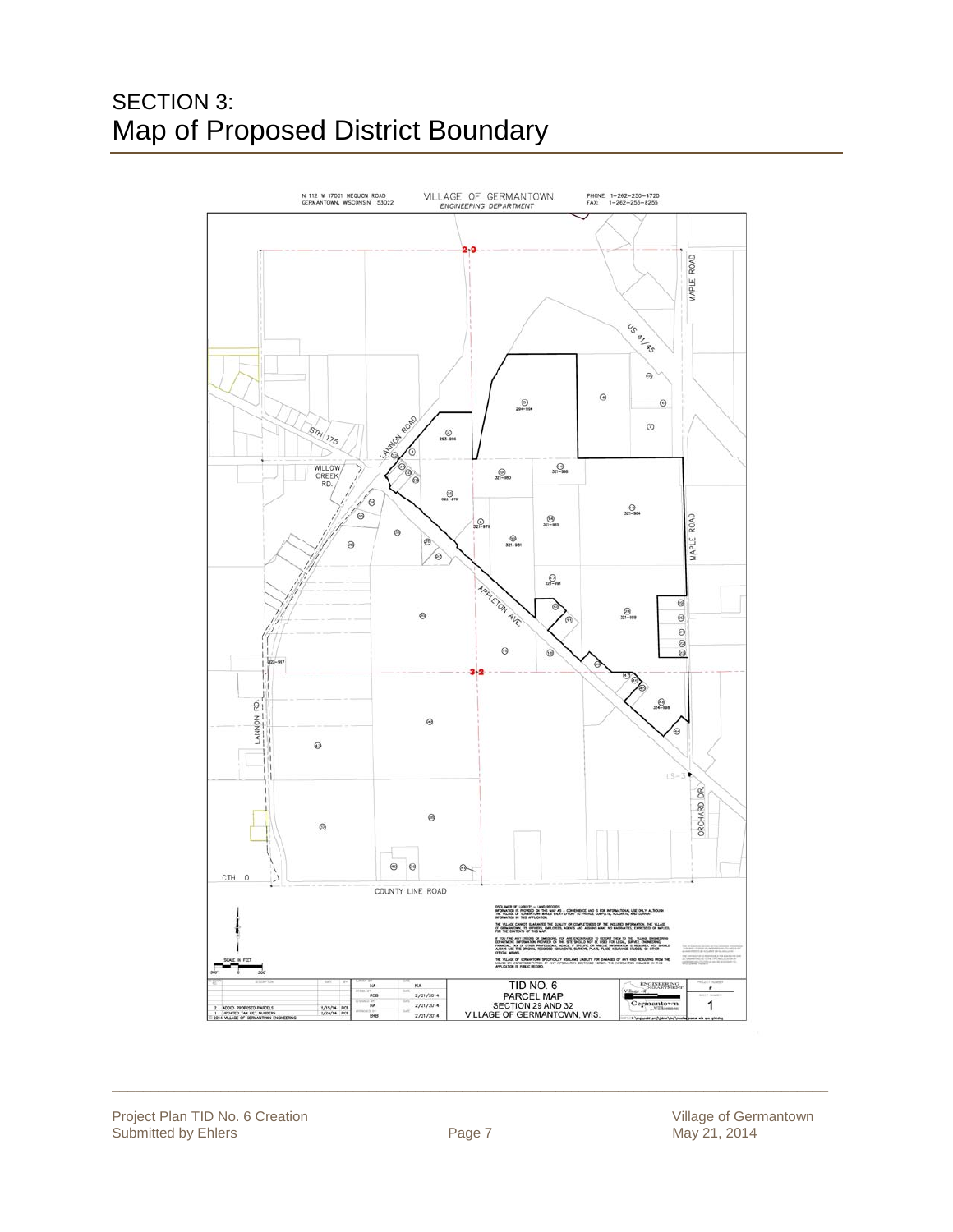### SECTION 4: Map Showing Existing Uses and Conditions

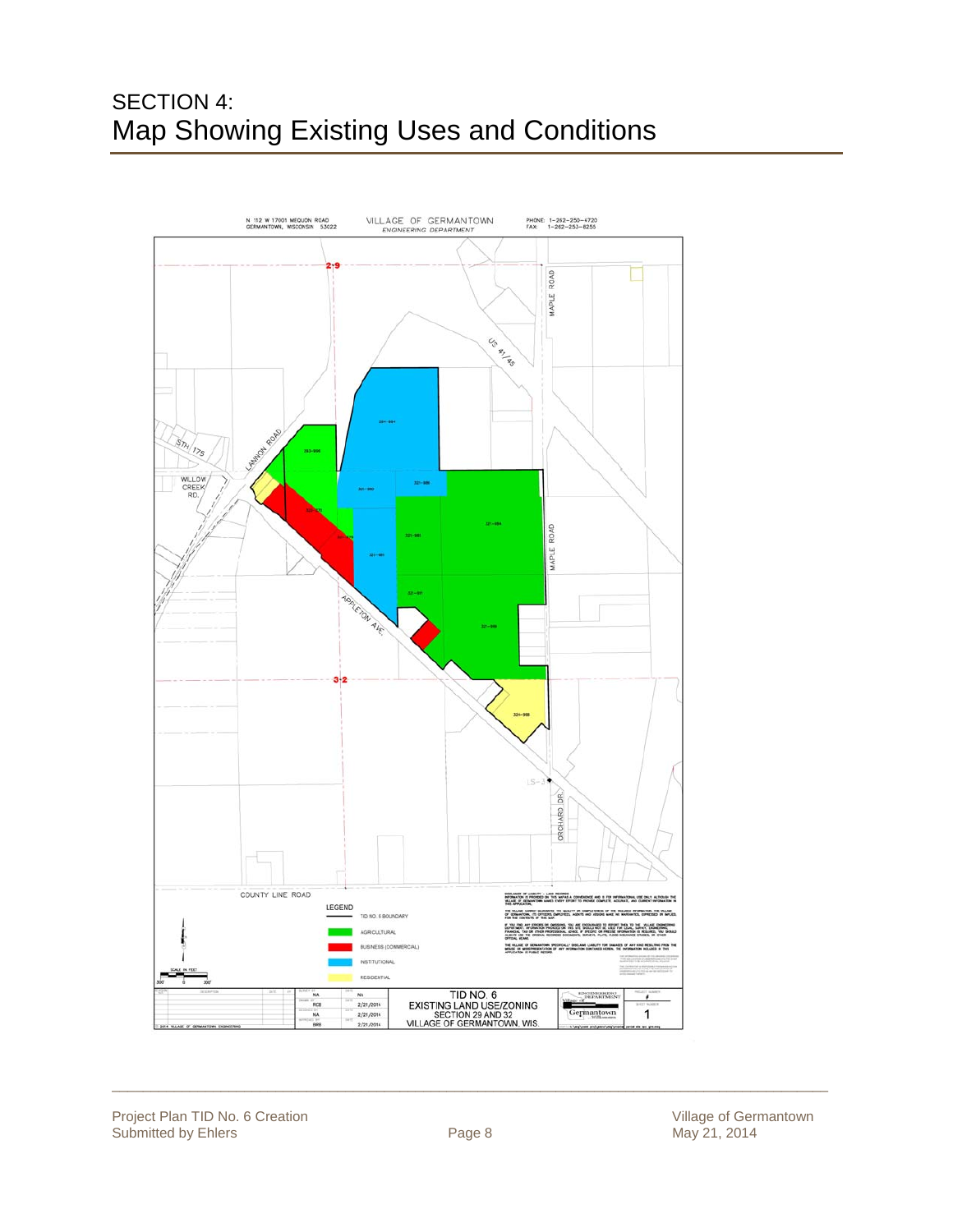### SECTION 5: Preliminary Parcel List and Analysis

|                           | Village of Germantown, Wisconsin                     |                                                                    |                          |                                             |                                           |           |         |       |                                       |  |
|---------------------------|------------------------------------------------------|--------------------------------------------------------------------|--------------------------|---------------------------------------------|-------------------------------------------|-----------|---------|-------|---------------------------------------|--|
| Tax Increment District #6 |                                                      |                                                                    |                          |                                             |                                           |           |         |       |                                       |  |
| Base Property Information |                                                      |                                                                    |                          |                                             |                                           |           |         |       |                                       |  |
|                           |                                                      | <b>Property Information</b>                                        |                          |                                             |                                           |           |         |       | Assessment Information                |  |
| geM                       |                                                      |                                                                    | Acreage                  |                                             |                                           |           |         |       |                                       |  |
| Ref# Parcel Number        | Street Address                                       | Owner                                                              | Zoning<br>$\overline{2}$ | Actual Use                                  | Planned Use (1)                           | Land      | E       | å     | Classification<br>Total               |  |
| 1 GTNV293995              | W198 N10360 APPLETON AVE                             | FIRST HOPE LLC                                                     | $1.49 A-2$               | Agricultural/Outside Storage                | commercial                                | 246,200   | 11,900  |       | 258,100 B-Commercial                  |  |
| 2 GTNV293996              | <b>STATE HWY 175</b>                                 | MC ROADHOUSE LLC                                                   | 8.15 8-3                 | <b>Business/Outdoor Recreation</b>          | <b><i><u>Nixed</u></i></b> Use            | 186,300   |         |       | 186,300 B-Commercial                  |  |
| 3 GTNV294994              | ANNON RD                                             | STATE OF WISCONSIN DEPT OF TRANSPORTATION                          | $33.33 -$                | Agriculture/Vacant                          | <b><i><u>Nixed Use</u></i></b>            |           | $\circ$ |       | 0 X2-State Exempt                     |  |
| 8 GTNV321979              | APPLETON AVE                                         | JALT CAPITAL INVESTMENT CO LLC                                     | 5.95 $A-2$               | Agriculture/Vacant                          | omme rcial/Mixed Use                      | 125,600   | 4,200   |       | 429,800 B-Commercial                  |  |
| 9 GTNV321980              | APPLETON AVE                                         | STATE OF WISCONSIN DEPT OF TRANSPORTATION                          | $9.16$                   | Agriculture/Vacant                          | <b>Aixed Use</b>                          |           |         |       | 0 X2-State Exempt                     |  |
| 10 GTNV321981             | APPLETON AVE                                         | NMMR & ASSOCIATES                                                  | 16.08                    | Agriculture/Vacant                          | vixed Use                                 | 7,600     |         |       | 7,600 D,E-Agricultural, Undeveloped   |  |
| 11 GTNV324982             | W190 N9950 APP LETON AVE                             | MICHAEL R & JULIE A SCHODRON                                       | 1.65 RS-3                | Residential                                 | omme rcial                                | 108,800   | 131,000 |       | 239,800 A-Residential                 |  |
| 13 GTNV321984             | MAPLE RD                                             | DONALD A & GLORIA A NEU                                            | 39.38 A-1                | Agriculture/Vacant                          | omme rcial/Mixed Use/Envimmental Corridor | 28,200    |         |       | 28,200 SM,D, E-Ag forest, Undeveloped |  |
| 14 GTNV321985             | APPLETON AVE                                         | DONALD A & GLORIA A NEU                                            | 13.12 A-1                | Agriculture/Vacant                          | <b>Commercial</b>                         | 5,000     |         |       | 5,000 SM,D, E-Agforest, Undeveloped   |  |
| 15 GTNV321986             | APPLETON AVE                                         | STATE OF WISCONSIN DEPT OF TRANSPORTATION                          | $5.00 - 1$               | Agriculture/Vacant                          | vixed Use                                 |           | $\circ$ |       | 0 X2-State Exempt                     |  |
| 17 GTNV321991             | APPLETON AVE                                         | DONALD A & GLORIA A NEU                                            | 8.74 A-1                 | Agriculture/Vacant                          | iommercial                                | 2,300     |         |       | 2,300 D,E-Agricultural, Undeveloped   |  |
| 24 GTNV321999             | MAPLE RD                                             | DONALD A & GLORIA A NEU                                            | 32.89 A-1                | Agriculture/Vacant                          | omme rcial/Environemtnal Corridor         | 19,000    |         |       | 19,000 SM,D, E-Agforest, Undeveloped  |  |
| 25 GTN V32227C            | W197 N10340 APPLETON AVE                             | MC ROADHOUSE LLC                                                   |                          | 11.99 A-2 & B-3 Business/Outdoor Recreation | omme rcial/Mixed Use                      | 588,300   | 372,700 | 2,000 | 1,063,000 B-Commercial                |  |
| 29 GTNV322973             | V198 N10386 APPLETON AVE                             | DONALD GSIEBERT                                                    | $1.80 B-3$               | <b>Business/Vacant</b>                      | omme rcial                                | 143,000   | 17,100  |       | 160,100 B-Commercial                  |  |
| 30 GTNV322974             | M198 N10390 APPLETON AVE                             | MAPLE GROVE INVESTMENTS LLC                                        | $1.00 R5-4$              | <b>Residential</b>                          | omme rcial                                | 120,000   | 103,500 |       | 223,500 A-Residential                 |  |
| 31 GTNV32297              | <b>STATE HWY 175</b>                                 | NMMR ASSOCIATES                                                    | $1.00 RS-4$              | Vacant                                      | omme rcia                                 | 90,000    |         |       | 90,000 B-Commercial                   |  |
| 32 GTNV322976             | ANNON RD                                             | NMMR ASSOCIATES                                                    | $0.01$ RS-4              | Vacant                                      | omme rcial                                | 3,800     | $\circ$ |       | 3,800 B-Commercial                    |  |
| 45 GTNV32498C             | V190 N9920 APP LETON AVE                             | ROBERT MWEILAND                                                    | 0.86 RS-4                | Reside ntial                                | omme rcial                                | 84,400    | 113,200 |       | 197,600 A-Residential                 |  |
| 18 GTNV324998             | <b>MAPLE RD</b>                                      | ROBERT MWEILAND                                                    | $RS-1$<br>8.80           | Agriculture/Vacant                          | comme rcial                               | 3,600     |         |       | 3,600 D, E-Agricultural, Undeveloped  |  |
|                           |                                                      |                                                                    |                          |                                             |                                           |           |         |       |                                       |  |
|                           |                                                      |                                                                    |                          |                                             |                                           |           |         |       |                                       |  |
|                           |                                                      | <b>Total Acreage</b>                                               | 200.40                   |                                             |                                           | 2,162,100 | 753,600 | 2,000 | 2,917,700                             |  |
|                           |                                                      |                                                                    |                          |                                             |                                           |           |         |       |                                       |  |
|                           |                                                      |                                                                    |                          |                                             |                                           |           |         |       |                                       |  |
| NOTES:                    | 2. Acres taken from 2010 Washington County Plat Maps | 1. Village of Germantown 2020 Future Land Use Plan Map Designation |                          |                                             |                                           |           |         |       |                                       |  |
| DRAFT DATE:               | 2/20/2014                                            |                                                                    |                          |                                             |                                           |           |         |       |                                       |  |
| Prepared By:              | V. of Germantown Community Development Department    |                                                                    |                          |                                             |                                           |           |         |       |                                       |  |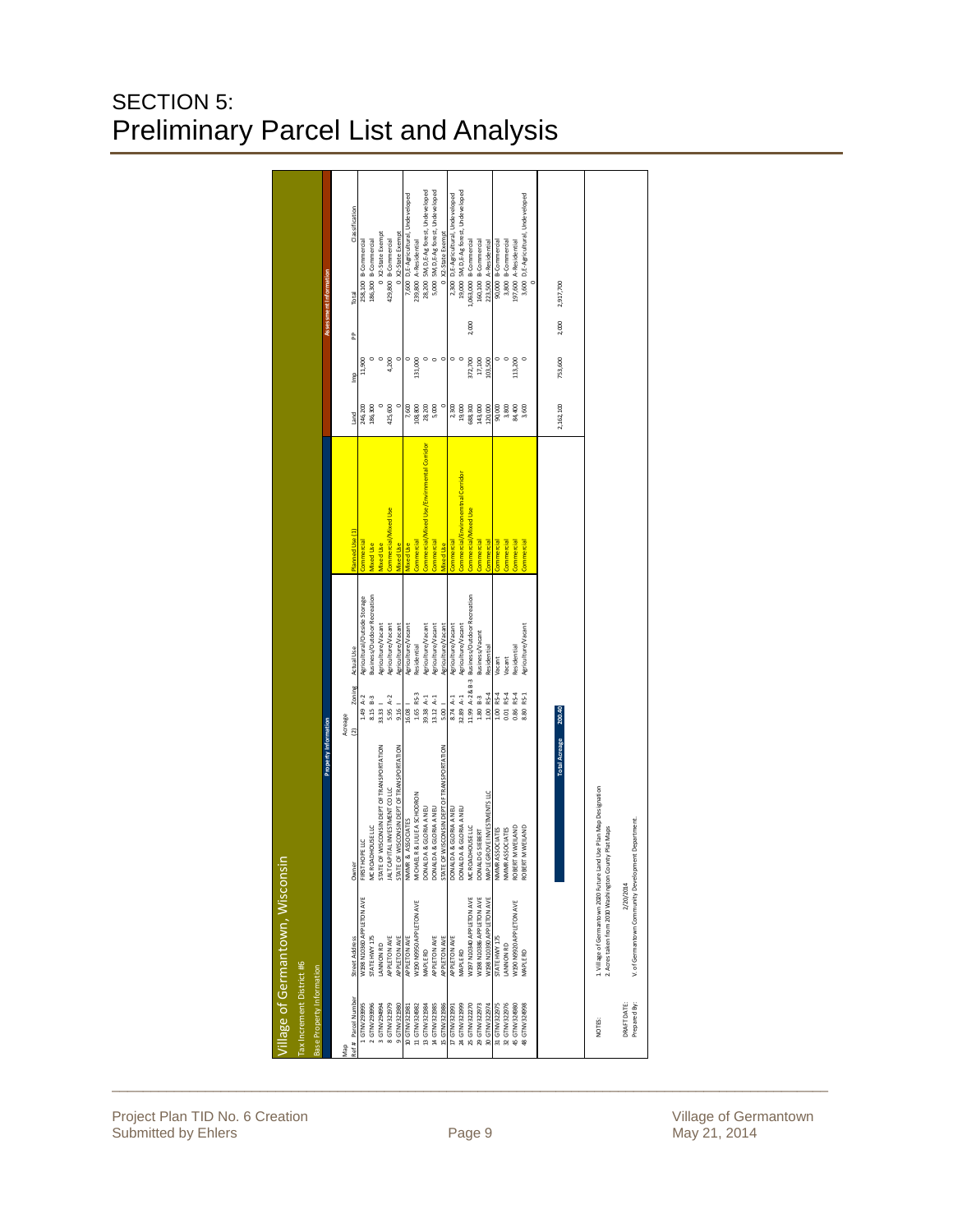The following calculations demonstrate that the Village is in compliance with Wisconsin Statutes Section.66.1105(4)(gm)4.c., which requires that the equalized value of the taxable property in the proposed District, plus the value increment of all existing tax incremental districts, does not exceed 12% of the total equalized value of taxable property within the Village.

The equalized value of the increment of existing tax incremental districts within the Village, plus the base value of the proposed District, totals \$73,000,000. This value is less than the maximum of \$264,000,000 in equalized value that is permitted for the Village of Germantown. The Village is therefore in compliance with the statutory equalized valuation test and may proceed with creation of this District.

|                                                                                                 |                                              | Village of Germantown, Wisconsin                       |                                                                 |
|-------------------------------------------------------------------------------------------------|----------------------------------------------|--------------------------------------------------------|-----------------------------------------------------------------|
|                                                                                                 | Tax Increment District #6                    |                                                        |                                                                 |
|                                                                                                 | <b>Valuation Test Compliance Calculation</b> |                                                        |                                                                 |
| Anticipated Creation/Boundary Amendment                                                         | 5/19/2014                                    |                                                        |                                                                 |
| <b>Property Appreciation Factor</b>                                                             | 1.00%                                        | <b>Valuation Data</b><br>Currently Available<br>Actual | <b>Valuation Data</b><br><b>Est. Creation Date</b><br>Estimated |
| As of January 1,                                                                                |                                              | 2014                                                   |                                                                 |
| Total EV (TID In)                                                                               |                                              | 2,202,155,500                                          |                                                                 |
| 12% Test                                                                                        |                                              | 264,258,660                                            | 264,258,660                                                     |
| Increment of Existing TIDs<br><b>TID#4</b>                                                      |                                              | 70,222,800                                             | 70,925,028                                                      |
|                                                                                                 |                                              |                                                        |                                                                 |
| <b>Total Existing Increment</b>                                                                 |                                              | 70,222,800                                             | 70,925,028                                                      |
| Projected Base of New or Amended District (see Prelim Parcel List)                              |                                              | 2,917,700                                              | 2,917,700                                                       |
| Existing TID New Construction - Pecentage Based<br>Existing TID New Construction - Dollar Based |                                              |                                                        | 709,250                                                         |
| Total Value Subject to 12% Test                                                                 |                                              | 73,140,500                                             | 74,551,978                                                      |
|                                                                                                 |                                              |                                                        |                                                                 |
| Compliance                                                                                      |                                              | <b>PASS</b>                                            | <b>PASS</b>                                                     |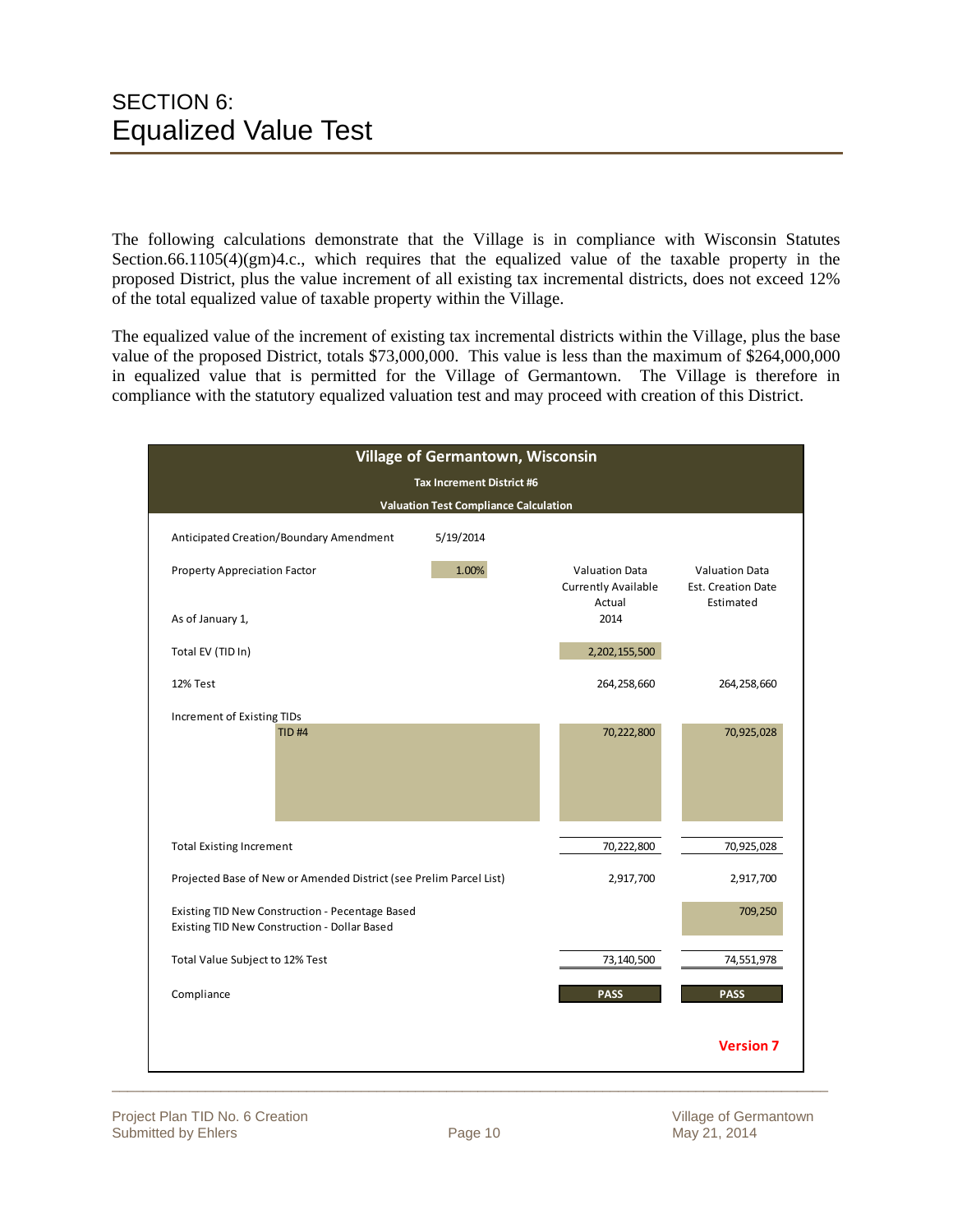### SECTION 7: Statement of Kind, Number and Location of Proposed Public Works and Other Projects

The following is a list of public works and other TIF-eligible projects that the Village expects to implement in conjunction with this District. Any costs necessary or convenient to the creation of the District or directly or indirectly related to the public works and other projects are considered "Project Costs" and eligible to be paid with tax increment revenues of the District.

### Property, Right-of-Way and Easement Acquisition

### Property Acquisition for Development

In order to promote and facilitate development and/or redevelopment the Village may acquire property within the District. The cost of property acquired, and any costs associated with the transaction, are eligible Project Costs. Following acquisition, other Project Costs within the categories detailed in this Section may be incurred in order to make the property suitable for development and/or redevelopment. Any revenue received by the Village from the sale of property acquired pursuant to the execution of this Plan will be used to reduce the total project costs of the District. If total Project Costs incurred by the Village to acquire property and make it suitable for development and/or redevelopment exceed the revenues or other consideration received from the sale or lease of that property, the net amount shall be considered "real property assembly costs" as defined in Wisconsin Statutes Section 66.1105(2)(f)1.c., and subject to recovery as an eligible Project Cost.

#### Acquisition of Rights-of-Way

The Village may need to acquire property to allow for installation of streets, driveways, sidewalks, utilities, stormwater management practices and other public infrastructure. Costs incurred by the Village to identify, negotiate and acquire rights-of-way are eligible Project Costs.

#### Acquisition of Easements

The Village may need to acquire temporary or permanent easements to allow for installation and maintenance of streets, driveways, sidewalks, utilities, stormwater management practices and other public infrastructure. Costs incurred by the Village to identify, negotiate and acquire easement rights are eligible Project Costs.

#### Relocation Costs

If relocation expenses are incurred in conjunction with the acquisition of property, those expenses are eligible Project Costs. These costs may include, but are not limited to: preparation of a relocation plan; allocations of staff time; legal fees; publication of notices; obtaining appraisals; and payment of relocation benefits as required by Wisconsin Statutes Sections 32.19 and 32.195.

### Site Preparation Activities

#### Environmental Audits and Remediation

There have been no known environmental studies performed within the proposed District. If, however, it becomes necessary to evaluate any land or improvement within the District, any cost incurred by the Village related to environmental audits, testing, and remediations are eligible Project Costs.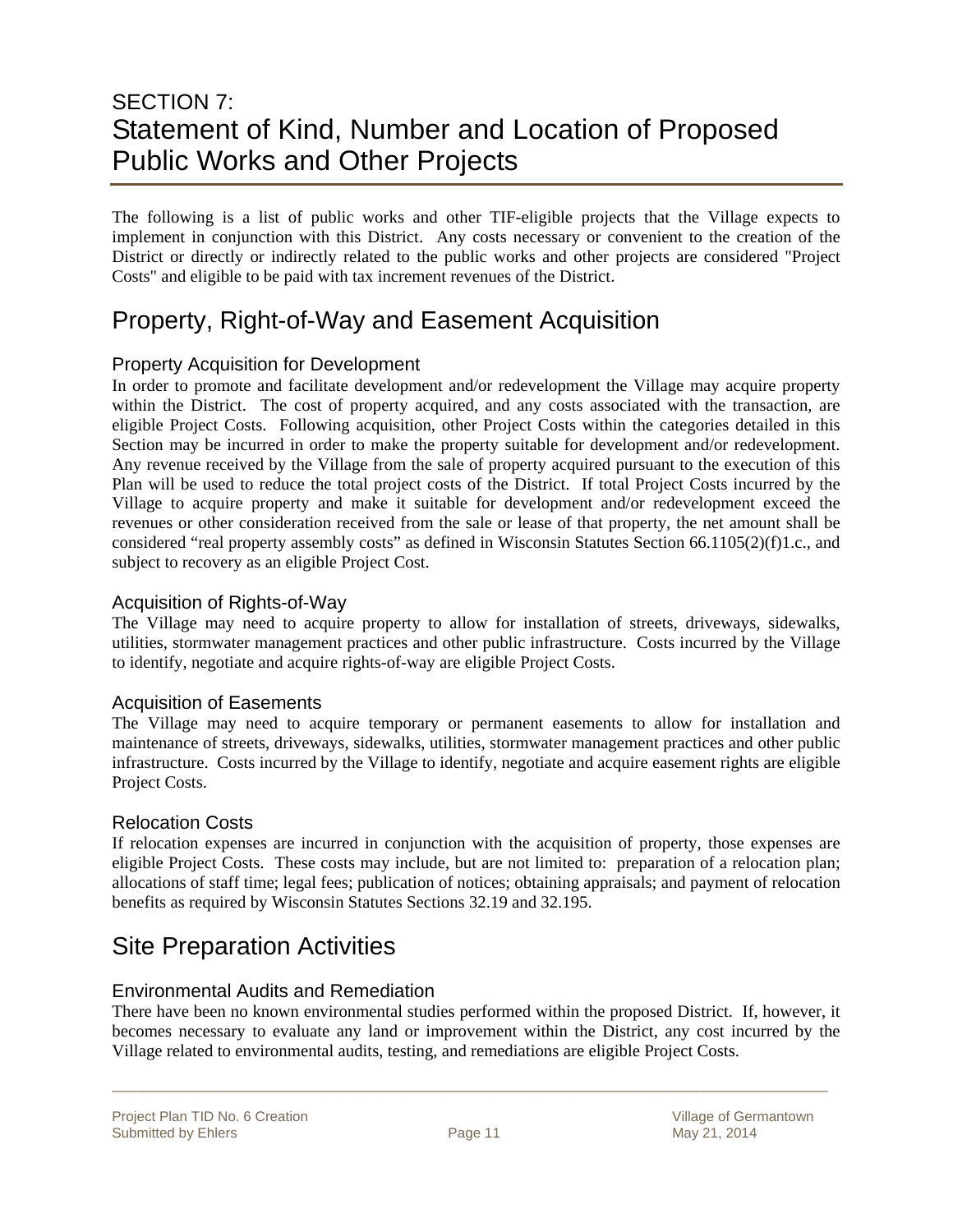### **Demolition**

In order to make sites suitable for development, the Village may incur costs related to demolition and removal of structures or other land improvements, to include abandonment of wells or other existing utility services.

#### Site Grading

Land within the District may require grading to make it suitable for development and/or redevelopment, to provide access, and to control stormwater runoff. The Village may need to remove and dispose of excess material, or bring in fill material to provide for proper site elevations. Expenses incurred by the Village for site grading are eligible Project Costs.

### **Utilities**

#### Sanitary Sewer System Improvements

There are inadequate sanitary sewer facilities serving areas of the District. To allow to occur, the Village may need to construct, alter, rebuild or expand sanitary sewer infrastructure within the District. Eligible Project Costs include, but are not limited to, construction, alteration, rebuilding or expansion of: collection mains; manholes and cleanouts; service laterals; force mains; interceptor sewers; pumping stations; lift stations; wastewater treatment facilities; and all related appurtenances. To the extent sanitary sewer projects undertaken within the District provide direct benefit to land outside of the District, the Village will make an allocation of costs based on such benefit. Those costs corresponding to the benefit allocated to land within the District, and necessitated by the implementation of the Project Plan, are eligible Project Costs. Implementation of the Project Plan may also require that the Village construct, alter, rebuild or expand sanitary sewer infrastructure located outside of the District. That portion of the costs of sanitary sewer system projects undertaken outside the District which are necessitated by the implementation of the Project Plan are eligible Project Costs. The improvements to the wastewater treatment facilities, although not within the ½ mile radius, is an eligible project cost under Section 66.1105 $(2)(f)1$  k.

#### Water System Improvements

There are inadequate water distribution facilities serving areas of the District. To allow development and/or redevelopment to occur, the Village may need to construct, alter, rebuild or expand water system infrastructure within the District. Eligible Project Costs include, but are not limited to, construction, alteration, rebuilding or expansion of: distribution mains; manholes and valves; hydrants; service laterals; pumping stations; wells; water treatment facilities; storage tanks and reservoirs; and all related appurtenances. To the extent water system projects undertaken within the District provide direct benefit to land outside of the District, the Village will make an allocation of costs based on such benefit. Those costs corresponding to the benefit allocated to land within the District, and necessitated by the implementation of the Project Plan, are eligible Project Costs. Implementation of the Project Plan may also require that the Village construct, alter, rebuild or expand water system infrastructure located outside of the District. That portion of the costs of water system projects undertaken outside the District which are necessitated by the implementation of the Project Plan are eligible Project Costs.

#### Stormwater Management System Improvements

Development within the District will cause stormwater runoff and pollution. To manage this stormwater runoff, the Village may need to construct, alter, rebuild or expand stormwater management infrastructure within the District. Eligible Project Costs include, but are not limited to, construction, alteration, rebuilding or expansion of: stormwater collection mains; inlets, manholes and valves; service laterals;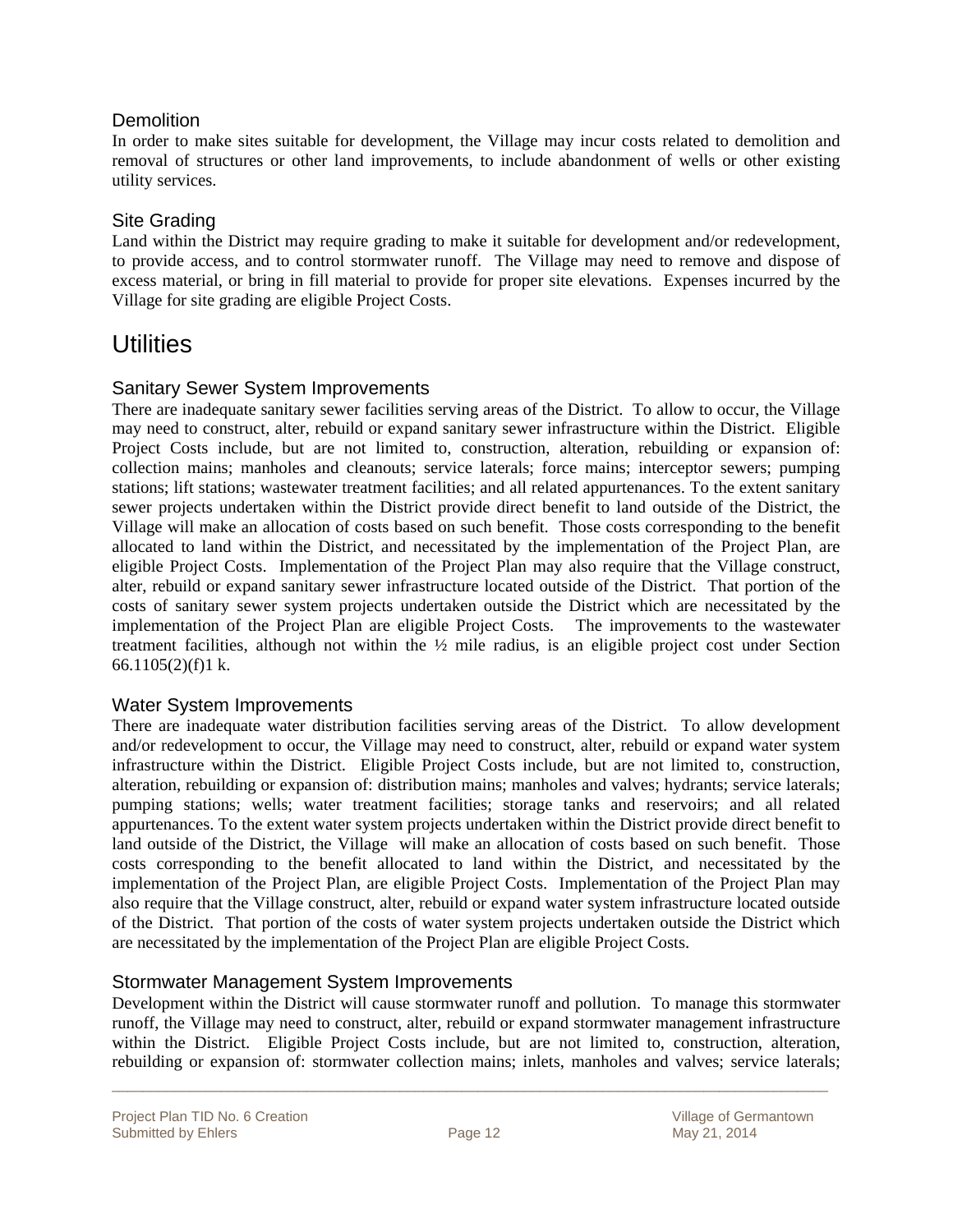ditches; culvert pipes; box culverts; bridges; stabilization of stream and river banks; and infiltration, filtration and detention Best Management Practices (BMP's). To the extent stormwater management system projects undertaken within the District provide direct benefit to land outside of the District, the Village will make an allocation of costs based on such benefit. Those costs corresponding to the benefit allocated to land within the District, and necessitated by the implementation of the Project Plan, are eligible Project Costs. Implementation of the Project Plan may also require that the Village construct, alter, rebuild or expand stormwater management infrastructure located outside of the District. That portion of the costs of stormwater management system projects undertaken outside the District which are necessitated by the implementation of the Project Plan are eligible Project Costs.

#### Electric Service

In order to create sites suitable for development, the Village may incur costs to provide, relocate or upgrade electric services. Relocation may require abandonment and removal of existing poles or towers, installation of new poles or towers, or burying of overhead electric lines. Costs incurred by the Village to undertake this work are eligible Project Costs.

#### Gas Service

In order to create sites suitable for development, the Village may incur costs to provide, relocate or upgrade gas mains and services. Costs incurred by the Village to undertake this work are eligible Project Costs.

#### Communications Infrastructure

In order to create sites suitable for development, the Village may incur costs to provide, relocate or upgrade infrastructure required for voice and data communications, including, but not limited to: telephone lines, cable lines and fiber optic cable. Costs incurred by the Village to undertake this work are eligible Project Costs.

### Streets and Streetscape

#### Street Improvements

There are inadequate street improvements serving areas of the District. To allow development to occur, the Village may need to construct and/or reconstruct streets, highways, alleys, access drives and parking areas. Eligible Project Costs include, but are not limited to: excavation; removal or placement of fill; construction of road base; asphalt or concrete paving or repaving; installation of curb and gutter; installation of sidewalks and bicycle lanes; installation of culverts, box culverts and bridges; rail crossings and signals; utility relocation, to include burying overhead utility lines; street lighting; installation of traffic control signage and traffic signals; pavement marking; right-of-way restoration; installation of retaining walls; and installation of fences, berms, and landscaping.

#### Streetscaping and Landscaping

 In order to attract development and/or redevelopment consistent with the objectives of this Plan, the Village may install amenities to enhance development sites, rights-of-way and other public spaces. These amenities include, but are not limited to: landscaping; lighting of streets, sidewalks, parking areas and public areas; installation of planters, benches, clocks, tree rings, trash receptacles and similar items; and installation of brick or other decorative walks, terraces and street crossings. These and any other similar amenities installed by the Village are eligible Project Costs.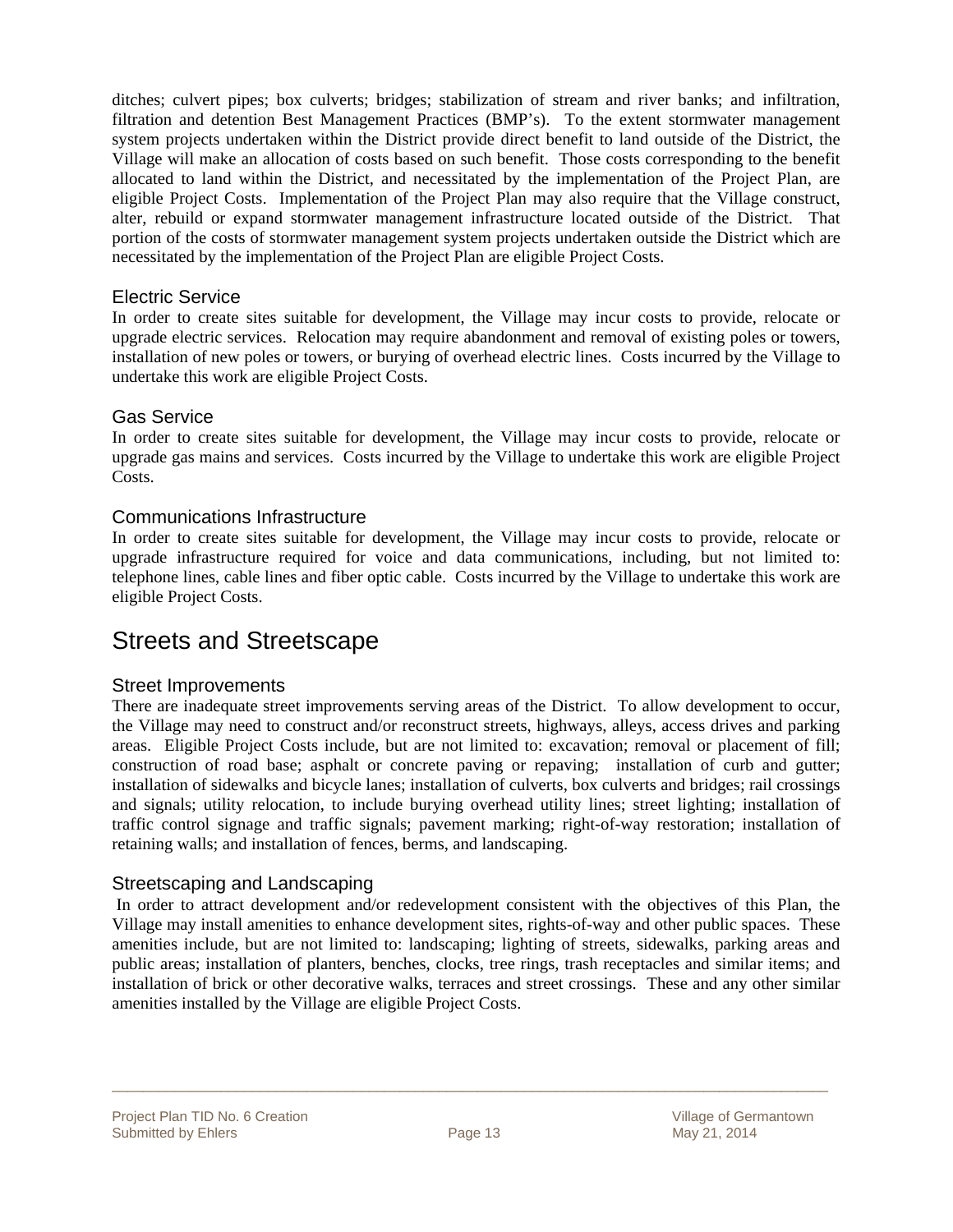### **Miscellaneous**

#### Cash Grants (Development Incentives)

The Village may enter into agreements with property owners, lessees, or developers of land located within the District for the purpose of sharing costs to encourage the desired kind of improvements and assure tax base is generated sufficient to recover project costs. No cash grants will be provided until the Village executes a developer agreement with the recipient of the cash grant. Any payments of cash grants made by the Village are eligible Project Costs.

#### Projects Outside the Tax Increment District

Pursuant to Wisconsin Statutes Section 66.1105(2)(f)1.n, the Village may undertake projects within territory located within one-half mile of the boundary of the District provided that: 1) the project area is located within the Village's corporate boundaries and 2) the projects are approved by the Joint Review Board. The cost of projects completed outside the District pursuant to this section are eligible project costs, and may include any project cost that would otherwise be eligible if undertaken within the District. The Village intends to make the following project cost expenditures outside the District: Water Main Looping, roadway improvements along Appleton Avenue and Lannon Road.

#### Professional Service and Organizational Costs

The costs of professional services rendered, and other costs incurred, in relation to the creation, administration and termination of the District, and the undertaking of the projects contained within this Plan, are eligible Project Costs. Professional services include, but are not limited to: architectural; environmental; planning; engineering; legal, audit; financial; and the costs of informing the public with respect to the creation of the District and the implementation of the Plan.

#### Administrative Costs

The Village may charge to the District as eligible Project Costs reasonable allocations of administrative costs, including, but not limited to, employee salaries. Costs allocated will bear a direct connection to the time spent by Village employees in connection with the implementation of the Plan.

#### Financing Costs

Interest expense, debt issuance expenses, redemption premiums, and any other fees and costs incurred in conjunction with obtaining financing for projects undertaken under this Plan are eligible Project Costs.

With all projects the costs of engineering, design, survey, inspection, materials, construction, restoring property to its original condition, apparatus necessary for public works, legal and other consultant fees, testing, environmental studies, permits, updating Village ordinances and plans, judgments or claims for damages and other expenses are included as Project Costs.

In the event any of the public works project expenditures are not reimbursable out of the special TIF fund under Wisconsin Statutes Section 66.1105, in the written opinion of counsel retained by the Village for such purpose or a court of record so rules in a final order, then such project or projects shall be deleted herefrom and the remainder of the projects hereunder shall be deemed the entirety of the projects for purposes of this Project Plan.

#### **The Village reserves the right to implement only those projects that remain viable as the Plan period proceeds.**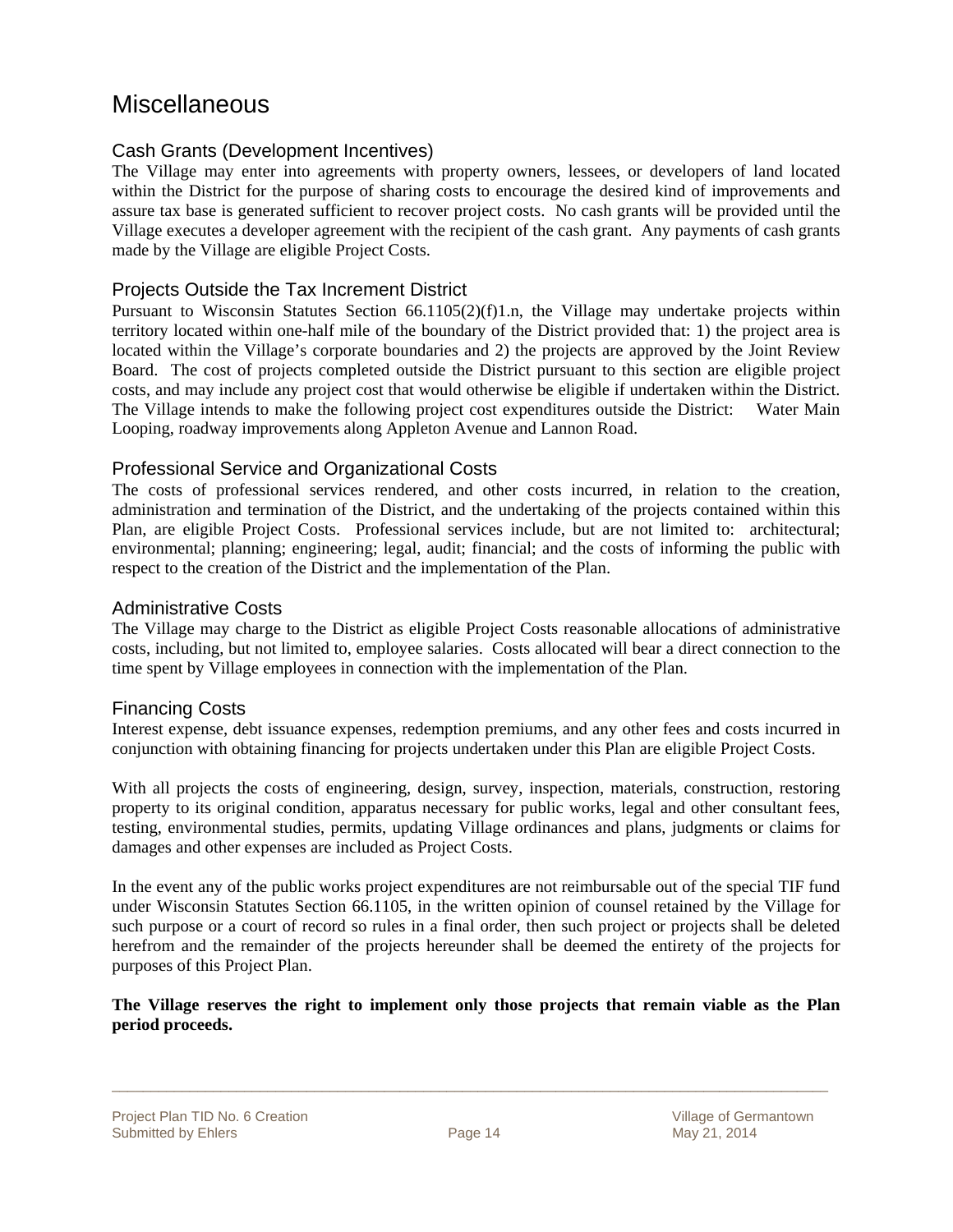Project Costs are any expenditure made, estimated to be made, or monetary obligations incurred or estimated to be incurred, by the Village and as outlined in this Plan. Project Costs will be diminished by any income, special assessments or other revenues, including user fees or charges. To the extent the costs benefit the municipality outside the District, a proportionate share of the cost is not a Project Cost. Costs identified in this Plan are preliminary estimates made prior to design considerations and are subject to change after planning is completed. Prorations of costs in the Plan are also estimates and subject to change based upon implementation, future assessment policies and user fee adjustments.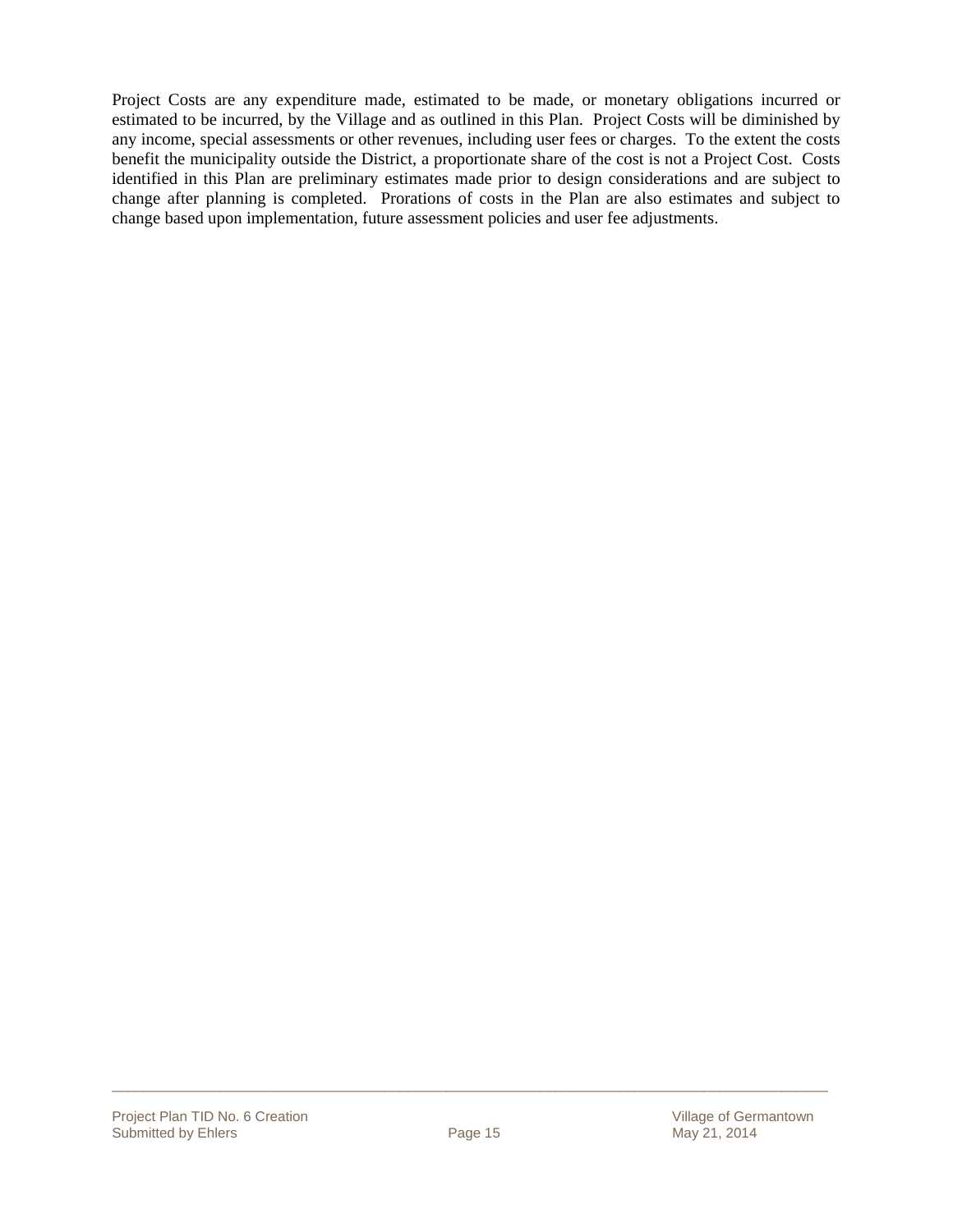### SECTION 8: Map Showing Proposed Improvements and Uses



Project Plan TID No. 6 Creation Village of Germantown Village of Germantown Submitted by Ehlers **Page 16** May 21, 2014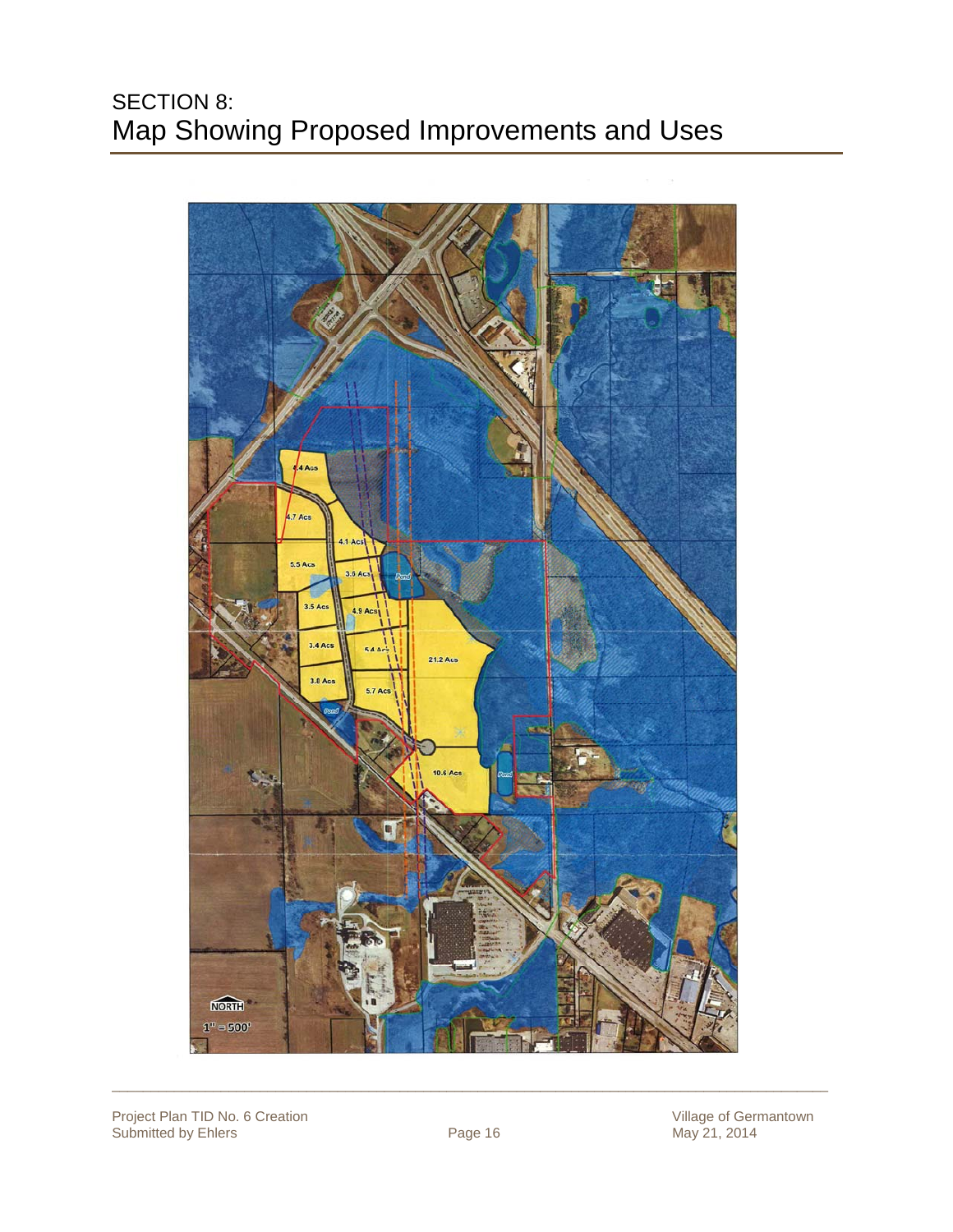### SECTION 9: Detailed List of Project Costs

All costs are based on 2014 prices and are preliminary estimates. The Village reserves the right to increase these costs to reflect inflationary increases and other uncontrollable circumstances between 2014 and the time of construction. The Village also reserves the right to increase certain project costs to the extent others are reduced or not implemented without amending the Plan. The tax increment allocation is preliminary and is subject to adjustment based upon the implementation of the Plan.

**This Plan is neither meant to be a budget nor an appropriation of funds for specific projects, but a framework within which to manage projects. All costs included in the Plan are estimates based on best information available. The Village retains the right to delete projects or change the scope and/or timing of projects implemented as they are individually authorized by the Village Board, without amending the Plan.** 

All costs are based on 2014 prices and are preliminary estimates. The Village reserves the right to increase these costs to reflect inflationary increases and other uncontrollable circumstances between 2014 and the time of construction.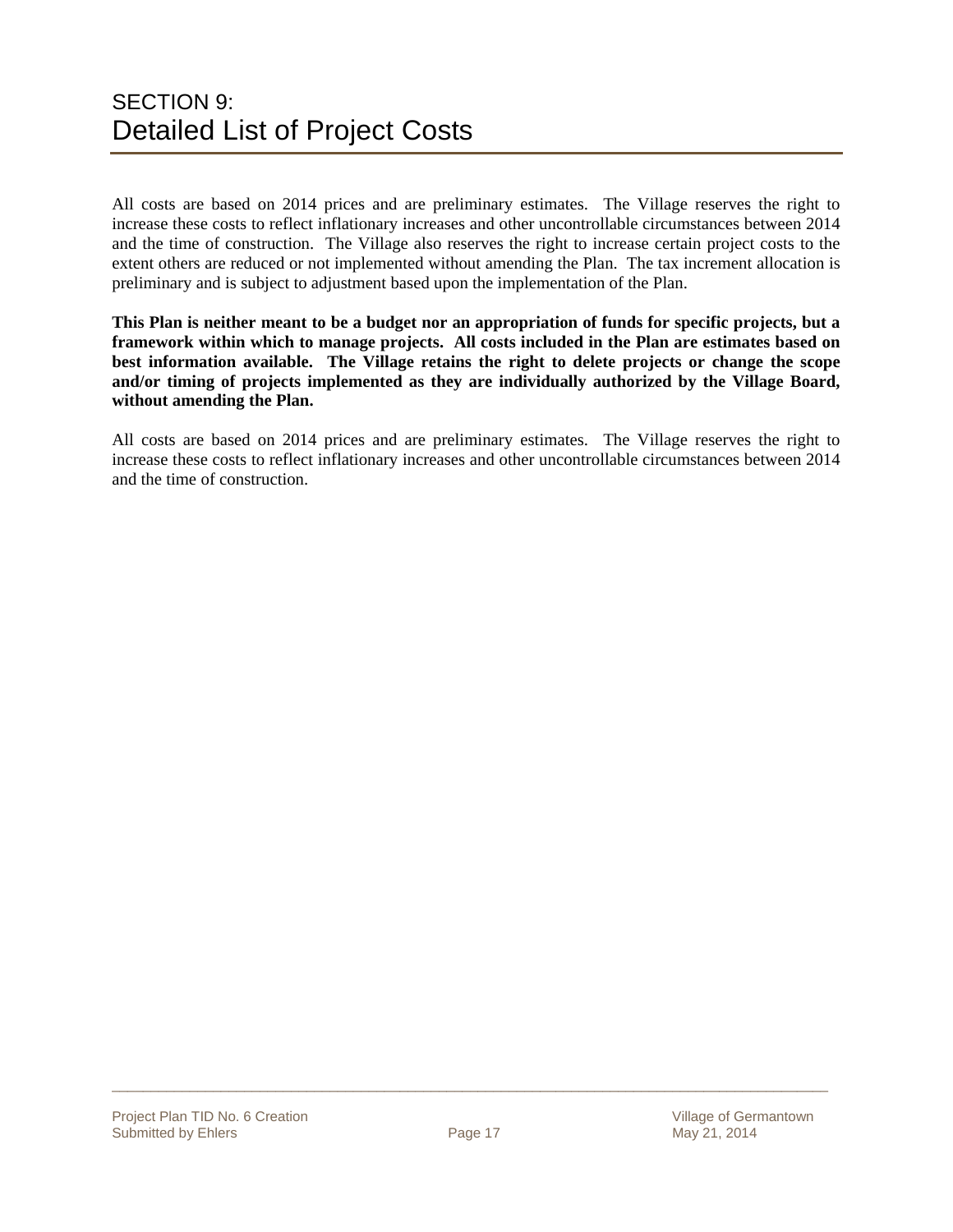|                                  |                                                     | Total (Note 1)    | 1,920,000<br>1,880,000<br>40,000                                                  | 1,740,000<br>620,000                            | 1,265,000<br>65,000<br>1,160,000<br>135,000<br>140,000                               | 600,000<br>50,000<br>500,000<br>910,000                                                                            | Version <sub>7</sub><br>11,025,000                                                                                                                                                                                                              |
|----------------------------------|-----------------------------------------------------|-------------------|-----------------------------------------------------------------------------------|-------------------------------------------------|--------------------------------------------------------------------------------------|--------------------------------------------------------------------------------------------------------------------|-------------------------------------------------------------------------------------------------------------------------------------------------------------------------------------------------------------------------------------------------|
|                                  |                                                     | Phase V<br>TBD    |                                                                                   |                                                 |                                                                                      | 180,000                                                                                                            | 180,000                                                                                                                                                                                                                                         |
|                                  |                                                     | Phase IV<br>2018  | 945,000<br>455,000                                                                | 1,140,000                                       | 10,000<br>275,000<br>35,000<br>315,000<br>70,000                                     | 400,000                                                                                                            | 3,645,000                                                                                                                                                                                                                                       |
| Village of Germantown, Wisconsin |                                                     | Phase III<br>2014 |                                                                                   |                                                 |                                                                                      | 320,000                                                                                                            | 320,000                                                                                                                                                                                                                                         |
|                                  | Tax Increment District #6<br>Estimated Project List | Phase II<br>2014  |                                                                                   |                                                 |                                                                                      | 500,000                                                                                                            | 500,000                                                                                                                                                                                                                                         |
|                                  |                                                     | Phase I<br>2014   | 935,000<br>40,000<br>1,465,000<br>(Note 2)                                        | 620,000<br>600,000                              | 885,000<br>100,000<br>950,000<br>55,000<br>70,000                                    | 510,000<br>50,000<br>100,000                                                                                       | 6,380,000                                                                                                                                                                                                                                       |
|                                  |                                                     |                   | ype<br>Project Name/T<br>3 Sanitary Sewer<br>2 Roadways<br>1 Survey<br>Project ID | 5 Water Main Looping (Note 3)<br>4 Water System | 7 Storm Water Ponds<br>9 Street Lighting<br>6 Storm Sewer<br>10 Signage<br>8 Grading | 14 Engineering & Contingencies<br>12 Land Write Down/Land Bank<br>13 Development Incentives<br>11 Legal & Planning | Assume 75% of looping costs not allocable to proposed TID 6 area<br>Project costs are estimates and are subject to modification<br>Based on Engineering Estimate dated 2-21-14<br><b>Total Projects</b><br>Note 1<br>Note 2<br>Note 3<br>Notes: |

### Proposed TIF Project Cost Estimates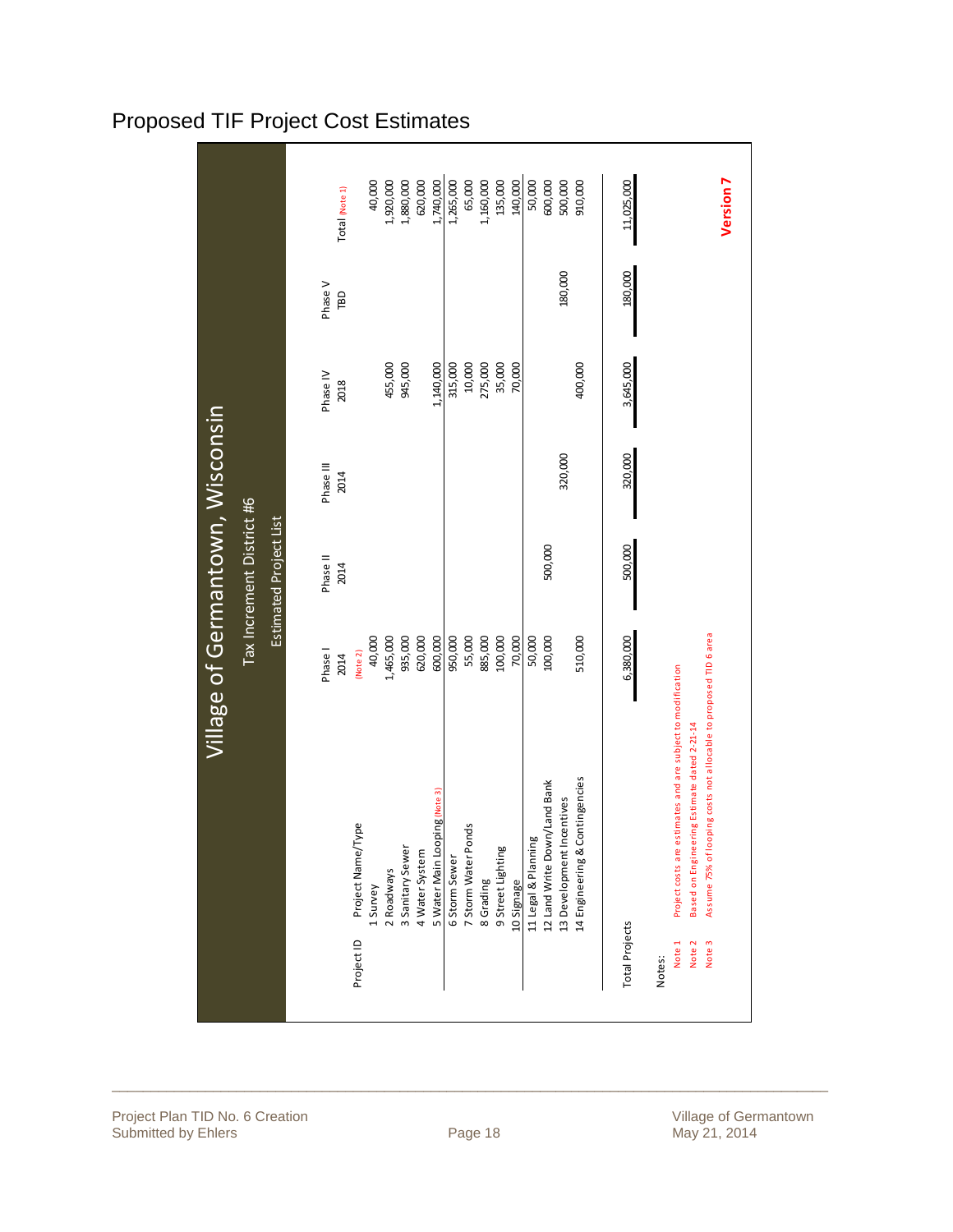### SECTION 10: Economic Feasibility Study, Financing Methods, and the Time When Costs or Monetary Obligations Related are to be Incurred

The information and exhibits contained within this Section demonstrate that the proposed District is economically feasible insofar as:

- The Village has available to it the means to secure the necessary financing required to accomplish the projects contained within this Plan. A listing of "Available Financing Methods" follows.
- The Village expects to complete the projects in one or multiple phases, and can adjust the timing of implementation as needed to coincide with the pace of private development. A discussion of the phasing and projected timeline for project completion is discussed under "Plan Implementation" within this Section. A table identifying the financing method for each phase and the time at which that financing is expected to be incurred is included.
- The development anticipated to occur as a result of the implementation of this Plan will generate sufficient tax increments to pay for the cost of the projects. Within this Section are tables identifying: 1) the development expected to occur, 2) a projection of tax increments to be collected resulting from that development and other economic growth within the District, and 3) a cash flow model demonstrating that the projected tax increment collections and all other revenues available to the District will be sufficient to pay all Project Costs.

### Available Financing Methods

The following is a list of the types of obligations the Village may choose to utilize.

#### General Obligation (G.O.) Bonds or Notes

The Village may issue G.O. Bonds or Notes to finance the cost of projects included within this Plan. The Wisconsin State Constitution limits the principal amount of G.O. debt that the community may have outstanding at any point in time to an amount not greater than five percent of its total equalized value (TID IN).

#### Bonds Issued to Developers ("Pay as You Go" Financing)

The Village may issue a bond or other obligation to one or more developers who provide financing for projects included in this Plan. Repayment of the amounts due to the developer under the bonds or other obligations are limited to an agreed percentage of the available annual tax increments collected that result from the improvements made by the developer. To the extent the tax increments collected are insufficient to make annual payments, or to repay the entire obligation over the life of the District, the Village's obligation is limited to not more than the agreed percentage of the actual increments collected. Bonds or other obligations issued to developers in this fashion are not general obligations of the Village and, therefore, do not count against the Village's statutory borrowing capacity.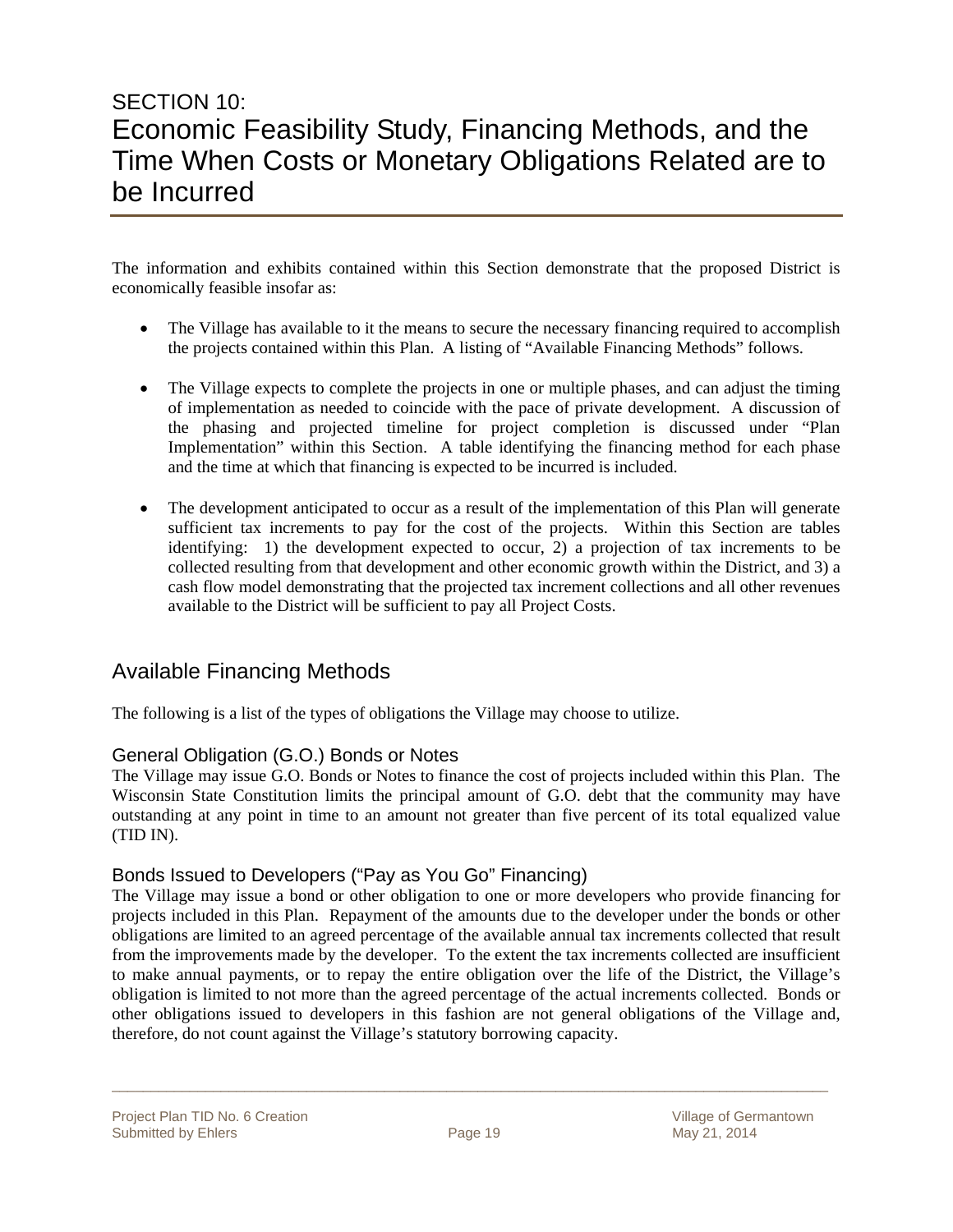#### Tax Increment Revenue Bonds

The Village has the authority to issue revenue bonds secured by the tax increments to be collected. These bonds may be issued directly by the Village, or as a form of lease revenue bond by a Community Development Authority (CDA) or by a Redevelopment Authority (RDA). Tax Increment Revenue Bonds and Lease Revenue Bonds are not general obligations of the Village and therefore do not count against the Village's statutory borrowing capacity. To the extent tax increments collected are insufficient to meet the annual debt service requirements of the revenue bonds, the Village may be subject to either a permissive or mandatory requirement to appropriate on an annual basis a sum equal to the actual or projected shortfall.

#### Utility Revenue Bonds

The Village can issue revenue bonds to be repaid from revenues of the its various systems, including revenues paid by the Village that represent service of the system to the Village. There is neither a statutory nor constitutional limitation on the amount of revenue bonds that can be issued, however, water rates are controlled by the Wisconsin Public Service Commission and the Village must demonstrate to bond purchasers its ability to repay revenue debt with the assigned rates. To the extent the Village utilizes utility revenues other than tax increments to repay a portion of the bonds, the Village must reduce the total eligible Project Costs in an equal amount.

#### Special Assessment "B" Bonds

The Village has the ability to levy special assessments against benefited properties to pay part of the costs for street, curb, gutter, sewer, water, storm sewers and other infrastructure. In the event the Village determines that special assessments are appropriate, the Village can issue Special Assessment B bonds pledging revenues from special assessment installments to the extent assessment payments are outstanding. These bonds are not counted against the Village's statutory borrowing capacity. If special assessments are levied, the Village must reduce the total eligible Project Costs under this Plan in an amount equal to the total collected.

### Plan Implementation

Projects identified will provide the necessary anticipated governmental services to the area. A reasonable and orderly sequence is outlined on the following page. However, public debt and expenditures should be made at the pace private development occurs to assure increment is sufficient to cover expenses.

It is anticipated developer agreements between the Village and property owners will be in place prior to major public expenditures. These agreements can provide for development guarantees or a payment in lieu of development. To further assure contract enforcement, these agreements might include levying of special assessments against benefited properties.

The order in which public improvements are made should be adjusted in accordance with development and execution of developer agreements. The Village reserves the right to alter the implementation of this Plan to accomplish this objective.

Interest rates projected are based on current market conditions. Municipal interest rates are subject to constantly changing market conditions. In addition, other factors such as the loss of tax-exempt status of municipal bonds or broadening the purpose of future tax-exempt bonds would affect market conditions.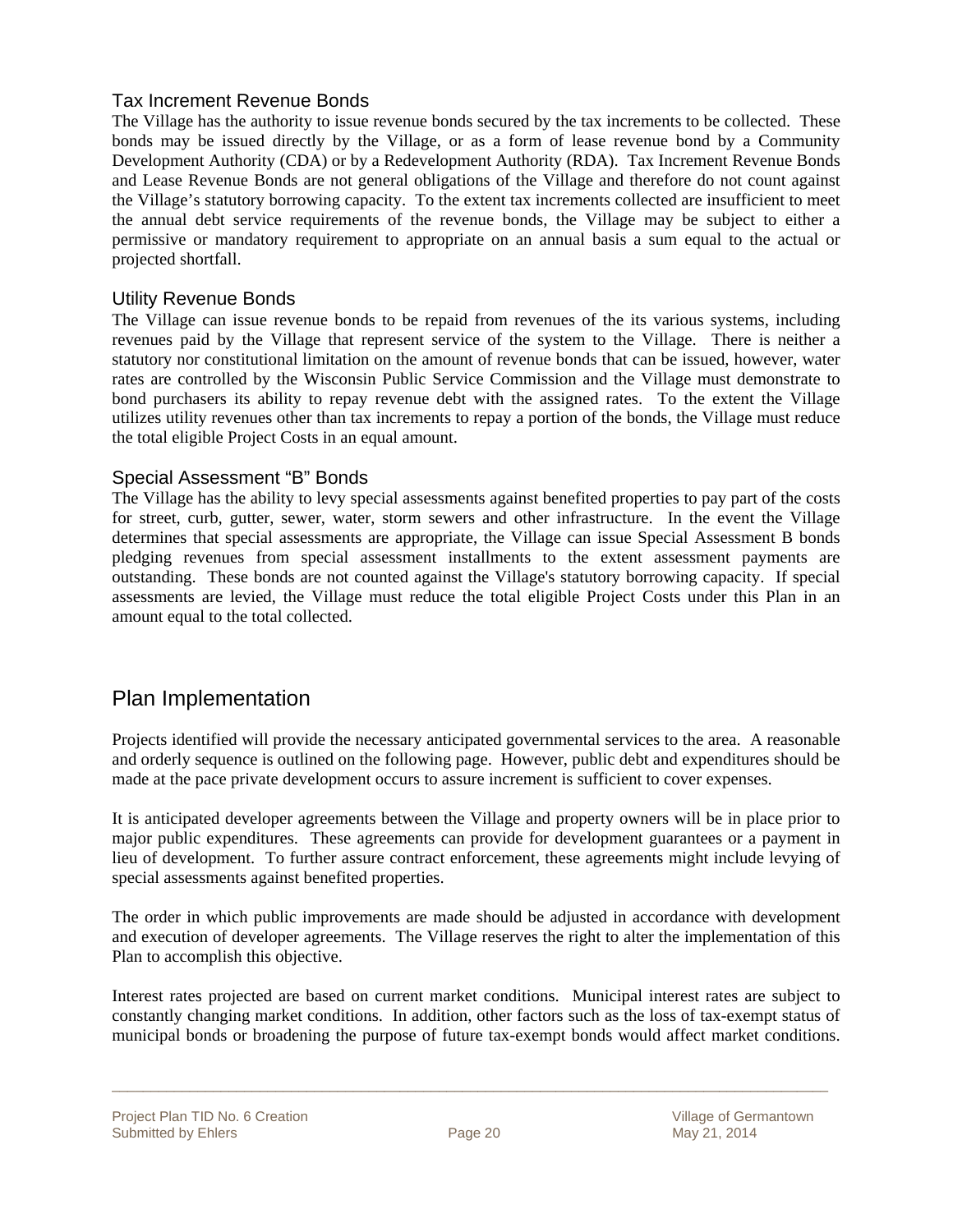Actual interest expense will be determined once the methods of financing have been approved and securities or other obligations are issued.

**If financing as outlined in this Plan proves unworkable, the Village reserves the right to use alternate financing solutions for the projects as they are implemented.** 



### Implementation and Financing Timeline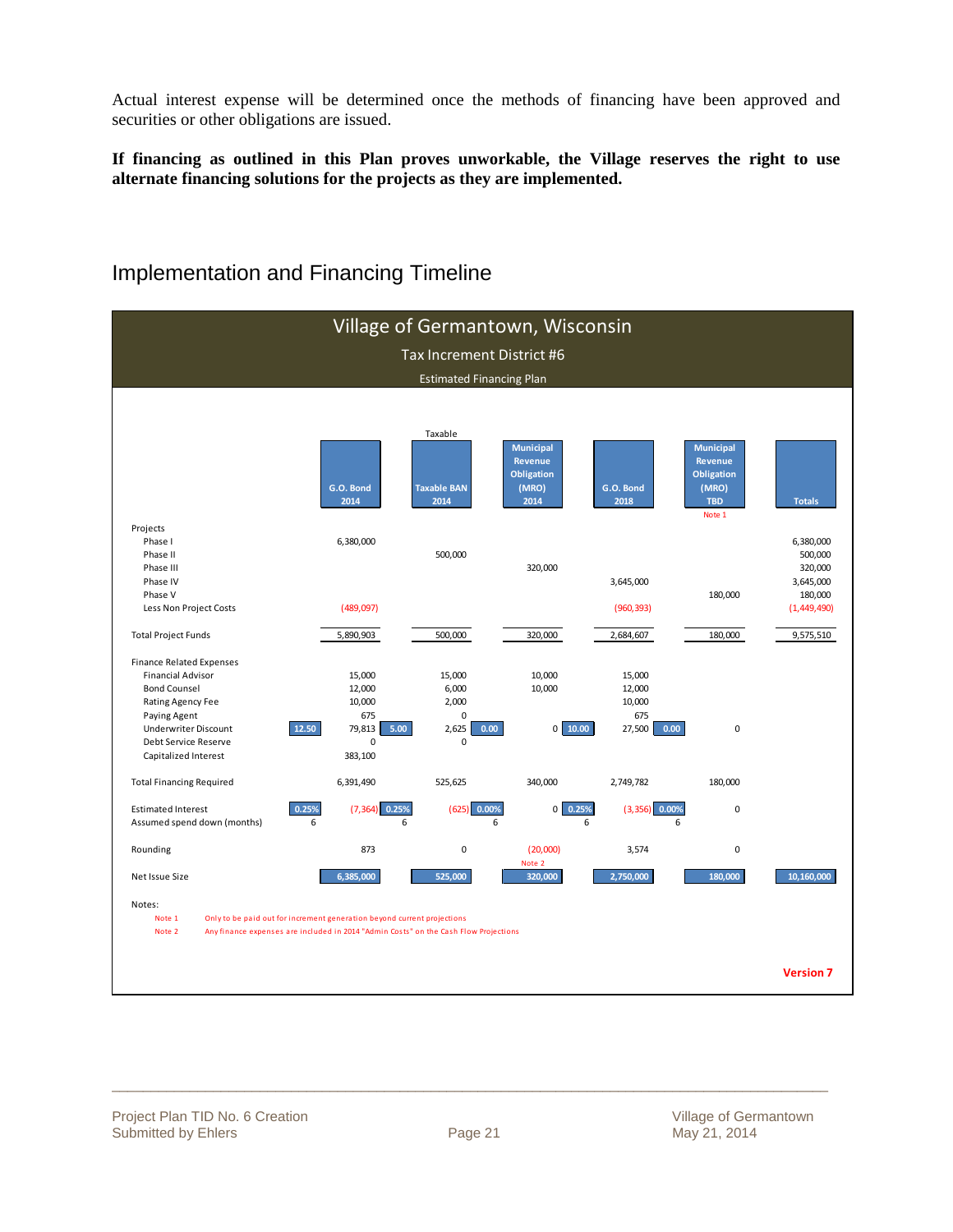### Development Assumptions

|                | Construction Year | Actual         | Corporate<br>Park | <b>Swing Time</b><br>Redev. | Misc. Dev. | <b>Annual Total</b> | <b>Construction Year</b> |                |
|----------------|-------------------|----------------|-------------------|-----------------------------|------------|---------------------|--------------------------|----------------|
| $\mathbf{1}$   | 2014              |                | 10,000,000        |                             |            | 10,000,000          | 2014                     | 1              |
| $\overline{2}$ | 2015              |                | 4,500,000         |                             | 500,000    | 5,000,000           | 2015                     | $\overline{2}$ |
| 3              | 2016              |                | 4,500,000         |                             | 500,000    | 5,000,000           | 2016                     | 3              |
| 4              | 2017              |                | 4,500,000         |                             | 500,000    | 5,000,000           | 2017                     | $\overline{4}$ |
| 5              | 2018              |                | 4,500,000         |                             | 500,000    | 5,000,000           | 2018                     | 5              |
| 6              | 2019              |                | 4,500,000         |                             | 500,000    | 5,000,000           | 2019                     | 6              |
| $\overline{7}$ | 2020              |                | 4,500,000         |                             | 500,000    | 5,000,000           | 2020                     | $\overline{7}$ |
| 8              | 2021              |                | 765,000           |                             |            | 765,000             | 2021                     | 8              |
| 9              | 2022              |                |                   |                             |            | 0                   | 2022                     | 9              |
| 10             | 2023              |                |                   |                             |            | 0                   | 2023                     | 10             |
| 11             | 2024              |                |                   |                             |            | $\overline{0}$      | 2024                     | 11             |
| 12             | 2025              |                |                   |                             |            | 0                   | 2025                     | 12             |
| 13             | 2026              |                |                   |                             |            | $\pmb{0}$           | 2026                     | 13             |
| 14             | 2027              |                |                   |                             |            | 0                   | 2027                     | 14             |
| 15             | 2028              |                |                   |                             |            | 0                   | 2028                     | 15             |
| 16             | 2029              |                |                   |                             |            | $\pmb{0}$           | 2029                     | 16             |
| 17             | 2030              |                |                   |                             |            | 0                   | 2030                     | 17             |
| 18             | 2031              |                |                   |                             |            | 0                   | 2031                     | 18             |
| 19             | 2032              |                |                   |                             |            | 0                   | 2032                     | 19             |
| 20             | 2033              |                |                   |                             |            | 0                   | 2033                     | 20             |
|                | Totals            | $\overline{0}$ | 37,765,000        | $\mathbf 0$                 | 3,000,000  | 40,765,000          |                          |                |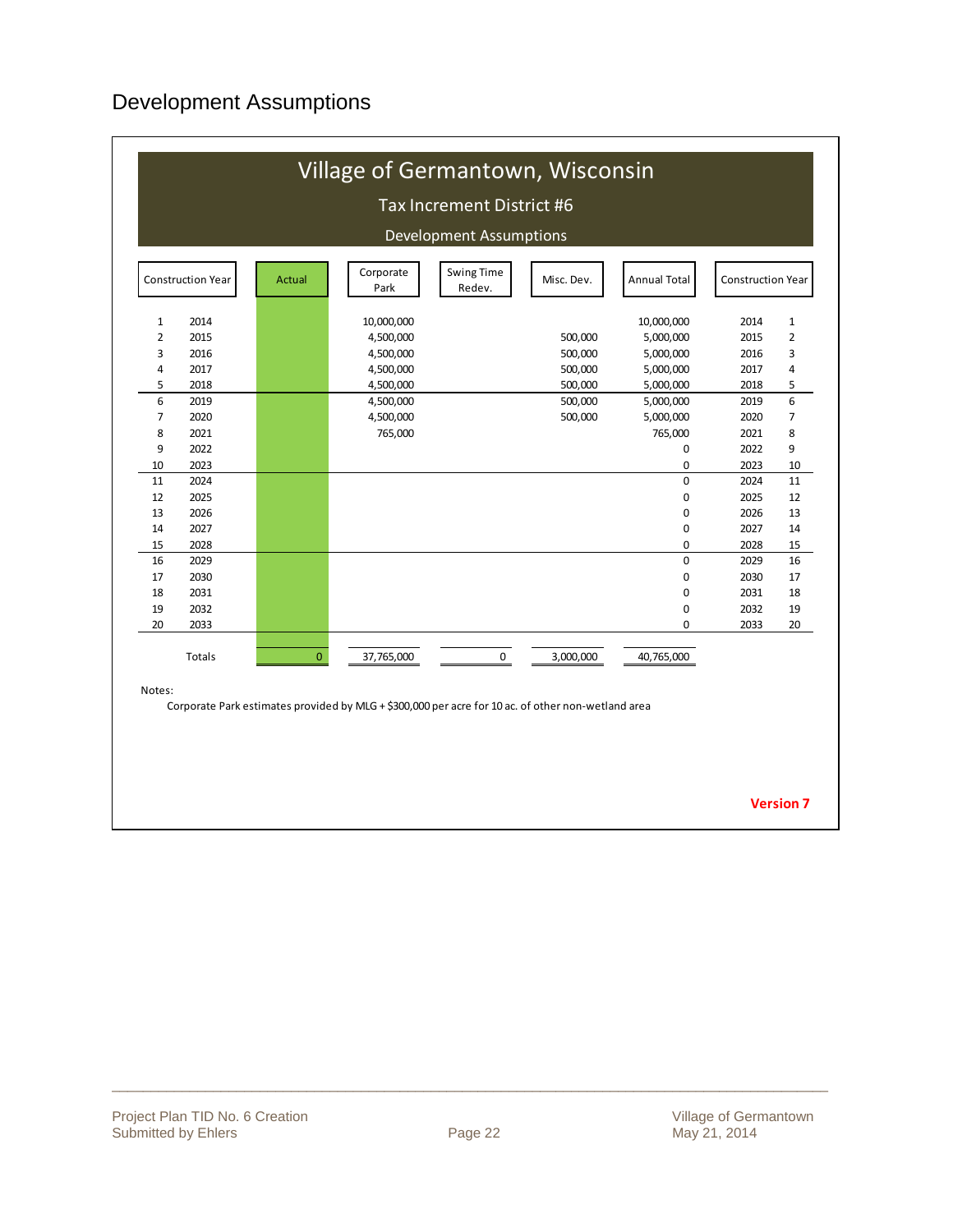### Increment Revenue Projections

| Tax Increment Projection Worksheet<br><b>Type of District</b><br><b>Mixed Use</b><br><b>Base Value</b> |                                                |                                                 |                                                                                                                                          |                 |                    |                                                   |                                           |                                                                                                                                                                                                       |                      |                |  |  |  |  |
|--------------------------------------------------------------------------------------------------------|------------------------------------------------|-------------------------------------------------|------------------------------------------------------------------------------------------------------------------------------------------|-----------------|--------------------|---------------------------------------------------|-------------------------------------------|-------------------------------------------------------------------------------------------------------------------------------------------------------------------------------------------------------|----------------------|----------------|--|--|--|--|
|                                                                                                        | <b>Apply to Base Value</b>                     | 2,917,700<br>0.50%<br>\$20.03<br>4.25%<br>6.25% | <b>Appreciation Factor</b><br><b>Base Tax Rate</b><br>Rate Adjustment Factor<br>Tax Exempt Discount Rate<br><b>Taxable Discount Rate</b> |                 |                    | 2014<br>20<br>5/19/2029<br>2035<br>3<br><b>No</b> | May 19, 2014<br>Jan 1,<br>15<br>20<br>Yes | <b>Creation Date</b><br><b>Valuation Date</b><br>Max Life (Years)<br>Expenditure Periods/Termination<br>Revenue Periods/Final Year<br><b>Extension Eligibility/Years</b><br><b>Recipient District</b> |                      |                |  |  |  |  |
| Taxable NPV<br>Calculation                                                                             | <b>Tax Exempt</b><br><b>NPV</b><br>Calculation | Tax<br>Increment                                | Tax Rate                                                                                                                                 | Revenue<br>Year | Total<br>Increment | Inflation<br>Increment                            | Valuation<br>Year                         | Value Added                                                                                                                                                                                           | Construction<br>Year |                |  |  |  |  |
| 188,506                                                                                                | 192,122                                        | 200,287                                         | \$20.03                                                                                                                                  | 2016            | 10,000,000         | 0                                                 | 2015                                      | 10,000,000                                                                                                                                                                                            | 2014                 | $\mathbf{1}$   |  |  |  |  |
| 455,519                                                                                                | 469,479                                        | 301,433                                         | \$20.03                                                                                                                                  | 2017            | 15,050,000         | 50,000                                            | 2016                                      | 5,000,000                                                                                                                                                                                             | 2015                 | $\overline{2}$ |  |  |  |  |
| 791,572                                                                                                | 825,247                                        | 403,084                                         | \$20.03                                                                                                                                  | 2018            | 20,125,250         | 75,250                                            | 2017                                      | 5,000,000                                                                                                                                                                                             | 2016                 | 3              |  |  |  |  |
| 1,188,018                                                                                              | 1,253,002                                      | 505,243                                         | \$20.03                                                                                                                                  | 2019            | 25,225,876         | 100,626                                           | 2018                                      | 5,000,000                                                                                                                                                                                             | 2017                 | 4              |  |  |  |  |
| 1,636,967                                                                                              | 1,746,700                                      | 607,913                                         | \$20.03                                                                                                                                  | 2020            | 30,352,006         | 126,129                                           | 2019                                      | 5,000,000                                                                                                                                                                                             | 2018                 | 5              |  |  |  |  |
| 2,131,226                                                                                              | 2,300,651                                      | 711,096                                         | \$20.03                                                                                                                                  | 2021            | 35,503,766         | 151,760                                           | 2020                                      | 5,000,000                                                                                                                                                                                             | 2019                 | 6              |  |  |  |  |
| 2,664,249                                                                                              | 2,909,509                                      | 814,795                                         | \$20.03                                                                                                                                  | 2022            | 40,681,284         | 177,519                                           | 2021                                      | 5,000,000                                                                                                                                                                                             | 2020                 | $\overline{7}$ |  |  |  |  |
| 3,177,860                                                                                              | 3,507,449                                      | 834,191                                         | \$20.03                                                                                                                                  | 2023            | 41,649,691         | 203,406                                           | 2022                                      | 765,000                                                                                                                                                                                               | 2021                 | 8              |  |  |  |  |
| 3,663,675                                                                                              | 4,083,879                                      | 838,362                                         | \$20.03                                                                                                                                  | 2024            | 41,857,939         | 208,248                                           | 2023                                      | 0                                                                                                                                                                                                     | 2022                 | 9              |  |  |  |  |
| 4,123,199                                                                                              | 4,639,575                                      | 842,554                                         | \$20.03                                                                                                                                  | 2025            | 42,067,229         | 209,290                                           | 2024                                      | 0                                                                                                                                                                                                     | 2023                 | 10             |  |  |  |  |
| 4,557,855                                                                                              | 5,175,282                                      | 846,767                                         | \$20.03                                                                                                                                  | 2026            | 42,277,565         | 210,336                                           | 2025                                      | $\mathbf 0$                                                                                                                                                                                           | 2024                 | 11             |  |  |  |  |
| 4,968,988                                                                                              | 5,691,718                                      | 851,001                                         | \$20.03                                                                                                                                  | 2027            | 42,488,953         | 211,388                                           | 2026                                      | $\mathbf 0$                                                                                                                                                                                           | 2025                 | 12             |  |  |  |  |
| 5,357,872                                                                                              | 6,189,578                                      | 855,256                                         | \$20.03                                                                                                                                  | 2028            | 42,701,398         | 212,445                                           | 2027                                      | $\mathbf 0$                                                                                                                                                                                           | 2026                 | 13             |  |  |  |  |
| 5,725,710                                                                                              | 6,669,529                                      | 859,532                                         | \$20.03                                                                                                                                  | 2029            | 42,914,905         | 213,507                                           | 2028                                      | $\mathbf 0$                                                                                                                                                                                           | 2027                 | 14             |  |  |  |  |
| 6,073,641                                                                                              | 7,132,216                                      | 863,829                                         | \$20.03                                                                                                                                  | 2030            | 43,129,479         | 214,575                                           | 2029                                      | $\mathbf 0$                                                                                                                                                                                           | 2028                 | 15             |  |  |  |  |
| 6,402,744                                                                                              | 7,578,259                                      | 868,149                                         | \$20.03                                                                                                                                  | 2031            | 43, 345, 127       | 215,647                                           | 2030                                      | $\mathbf 0$                                                                                                                                                                                           | 2029                 | 16             |  |  |  |  |
| 6,714,036                                                                                              | 8,008,258                                      | 872,489                                         | \$20.03                                                                                                                                  | 2032            | 43,561,852         | 216,726                                           | 2031                                      | $\bf 0$                                                                                                                                                                                               | 2030                 | 17             |  |  |  |  |
| 7,008,482                                                                                              | 8,422,789                                      | 876,852                                         | \$20.03                                                                                                                                  | 2033            | 43,779,662         | 217,809                                           | 2032                                      | $\pmb{0}$                                                                                                                                                                                             | 2031                 | 18             |  |  |  |  |
| 7,286,993                                                                                              | 8,822,409                                      | 881,236                                         | \$20.03                                                                                                                                  | 2034            | 43,998,560         | 218,898                                           | 2033                                      | $\mathbf 0$                                                                                                                                                                                           | 2032                 | 19             |  |  |  |  |
| 7,550,431                                                                                              | 9,207,654                                      | 885,642                                         | \$20.03                                                                                                                                  | 2035            | 44,218,553         | 219,993                                           | 2034                                      | $\Omega$                                                                                                                                                                                              | 2033                 | 20             |  |  |  |  |
|                                                                                                        |                                                | 14,719,709                                      | <b>Future Value of Increment</b>                                                                                                         |                 |                    | 3,453,553                                         |                                           | 40,765,000                                                                                                                                                                                            | <b>Totals</b>        |                |  |  |  |  |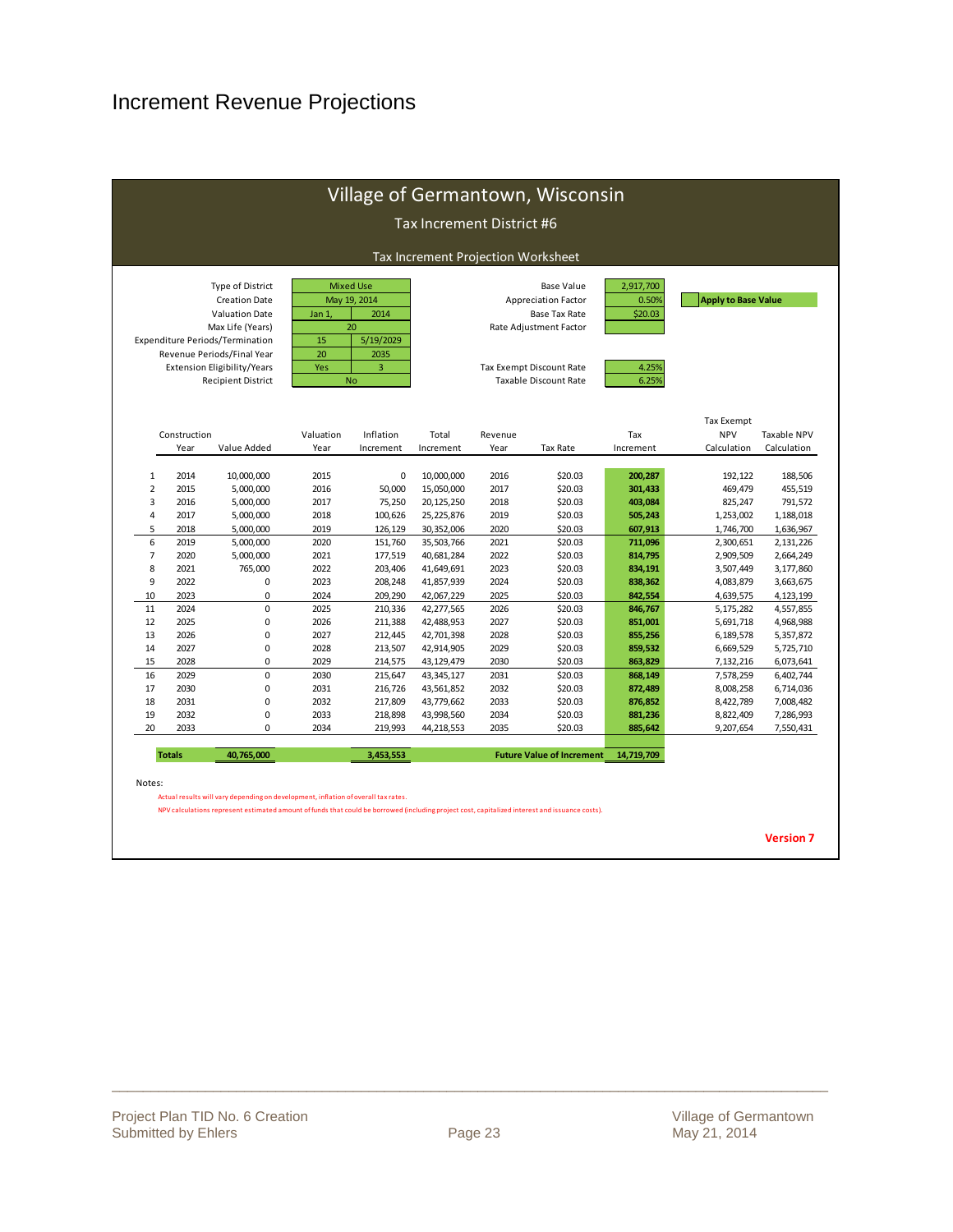### Cash Flow

# Village of Germantown, Wisconsin

#### h Flow w Projection

|       | Tax Increment District #6 |           |             |                               |              |                      |                |           |             |          |                          |          |                                |           |                          |          |         |                     |            |                         |           |       |
|-------|---------------------------|-----------|-------------|-------------------------------|--------------|----------------------|----------------|-----------|-------------|----------|--------------------------|----------|--------------------------------|-----------|--------------------------|----------|---------|---------------------|------------|-------------------------|-----------|-------|
|       | Cash Flow Projection      |           |             |                               |              |                      |                |           |             |          |                          |          |                                |           |                          |          |         |                     |            |                         |           |       |
|       |                           |           |             | <b>Projected Cash Inflows</b> |              |                      |                |           |             |          |                          |          | <b>Projected Cash Outflows</b> |           |                          |          |         |                     |            | <b>Balances</b>         |           |       |
|       |                           |           |             |                               |              |                      |                |           |             |          | <b>Municipal Revenue</b> |          |                                |           | <b>Municipal Revenue</b> |          |         |                     |            |                         |           |       |
|       |                           |           |             |                               |              |                      | G.O. Bond      |           | Taxable BAN |          | Obligation (MRO)         |          | G.O. Bond                      |           | Obligation (MRO)         |          |         |                     |            |                         |           |       |
| Year  |                           | Interest  |             |                               | Other Cash   |                      | 6,385,000      |           | 525,000     |          | 320,000                  |          | 2,750,000                      |           | 180,000                  |          |         |                     |            |                         |           |       |
|       | Tax                       | Earnings/ | Capitalized | Land Sale                     | Inflows/Out- |                      | Dated:         | 09/01/14  | Dated:      | 06/01/14 | Dated:                   | 06/01/14 | Dated:                         | 06/01/18  | Dated:                   | TBD      |         | <b>Total</b>        |            |                         | Principal |       |
|       | Increments                | (Cost)    | Interest    | Revenue                       | flows        | <b>Total Revenue</b> | Principal      | Interest@ | Principal   | Interest | Principal                | Interest | Principal                      | Interest  | Principal                | Interest | Admin.  | <b>Expenditures</b> | Annual     | Cumulative Outstand-ing |           | Year  |
|       |                           | 0.50%     |             |                               | Note 3       |                      | Note 1         | 4.00%     |             | 3.50%    |                          | 0.00%    | Note 1                         | 4.50%     | Note 2                   |          |         |                     |            |                         |           |       |
| 2014  |                           |           | 383,100     |                               | 200,000      | 583,100              |                | 63,850    |             | 4,594    |                          |          |                                |           |                          |          | 40,000  | 108,444             | 474,656    | 474,656                 | 7,230,000 | 2014  |
| 2015  |                           | 2,373     |             |                               |              | 2,373                |                | 255,400   |             | 18,375   | $\Omega$                 |          |                                |           |                          |          | 25,000  | 298,775             | (296, 402) | 178,255                 | 7,230,000 | 2015  |
| 2016  | 200,287                   | 891       |             |                               |              | 201,179              |                | 255,400   |             | 18,375   | 40,000                   |          |                                |           |                          |          | 25,000  | 338,775             | (137, 596) | 40,658                  | 7,190,000 | 2016  |
| 2017  | 301,433                   | 203       |             |                               |              | 301,63               |                | 255,400   |             | 18,375   | 40,000                   |          |                                |           |                          |          | 25,000  | 338,775             | (37, 139)  | 3,519                   | 7,150,000 | 2017  |
| 2018  | 403,084                   | 18        |             | 593,906                       |              | 997,007              |                | 255,400   | 525,000     | 9,188    | 40,000                   |          |                                |           |                          |          | 25,000  | 854,588             | 142,420    | 145,939                 | 9,335,000 | 2018  |
| 2019  | 505,243                   | 730       |             |                               | (200,000)    | 305,972              | $\overline{0}$ | 255,400   |             |          | 40,000                   |          |                                | 123,750   |                          |          | 10,000  | 429,150             | (123, 178) | 22,762                  | 9,295,000 | 2019  |
| 2020  | 607,913                   | 114       |             |                               |              | 608,02               | 175,000        | 251,900   |             |          | 40,000                   |          |                                | 123,750   |                          |          | 10,000  | 600.650             | 7,376      | 30,138                  | 9,080,000 | 2020  |
| 2021  | 711,096                   | 151       |             |                               |              | 711,247              | 190,000        | 244,600   |             |          | 40,000                   |          | 100,000                        | 121,500   |                          |          | 10,000  | 706,100             | 5,147      | 35,285                  | 8,750,000 | 2021  |
| 2022  | 814,795                   | 176       |             |                               |              | 814,972              | 305,000        | 234,700   |             |          | 40,000                   |          | 100,000                        | 117,000   |                          |          | 10,000  | 806,700             | 8,272      | 43,556                  | 8,305,000 | 2022  |
| 2023  | 834,191                   | 218       |             |                               |              | 834,409              | 345,000        | 221,700   |             |          | 40,000                   |          | 100,000                        | 112,500   |                          |          | 10,000  | 829,200             | 5,209      | 48,765                  | 7,820,000 | 2023  |
| 2024  | 838,362                   | 244       |             |                               |              | 838,606              | 400,000        | 206,800   |             |          | $\Omega$                 |          | 110,000                        | 107,775   |                          |          | 10,000  | 834,575             | 4,031      | 52,796                  | 7,310,000 | 2024  |
| 2025  | 842,554                   | 264       |             |                               |              | 842,818              | 425,000        | 190,300   |             |          |                          |          | 110,000                        | 102,825   |                          |          | 10,000  | 838,125             | 4,693      | 57,489                  | 6,775,000 | 2025  |
| 2026  | 846,767                   | 287       |             |                               |              | 847,054              | 450,000        | 172,800   |             |          |                          |          | 110,000                        | 97,875    |                          |          | 10,000  | 840,675             | 6,379      | 63,868                  | 6,215,000 | 2026  |
| 2027  | 851,001                   | 319       |             |                               |              | 851,32               | 475,000        | 154,300   |             |          |                          |          | 115,000                        | 92,813    |                          |          | 10,000  | 847,113             | 4,207      | 68,075                  | 5,625,000 | 2027  |
| 2028  | 855,256                   | 340       |             |                               |              | 855.59               | 500,000        | 134,800   |             |          |                          |          | 115,000                        | 87,638    |                          |          | 10,000  | 847,438             | 8,158      | 76,234                  | 5,010,000 | 2028  |
| 2029  | 859,532                   | 381       |             |                               |              | 859,913              | 500,000        | 114,800   |             |          |                          |          | 145,000                        | 81,788    |                          |          | 10,000  | 851,588             | 8,325      | 84,559                  | 4,365,000 | 2029  |
| 2030  | 863,829                   | 423       |             |                               |              | 864,252              | 500,000        | 94,800    |             |          |                          |          | 180,000                        | 74,475    |                          |          | 10,000  | 859,275             | 4,977      | 89,536                  | 3,685,000 | 2030  |
| 2031  | 868,149                   | 448       |             |                               |              | 868,59               | 525,000        | 74,300    |             |          |                          |          | 185,000                        | 66,263    |                          |          | 10,000  | 860,563             | 8,034      | 97,570                  | 2,975,000 | 2031  |
| 2032  | 872,489                   | 488       |             |                               |              | 872,977              | 525,000        | 53,300    |             |          |                          |          | 190,000                        | 57,825    |                          |          | 10,000  | 836,125             | 36,852     | 134,422                 | 2,260,000 | 2032  |
| 2033  | 876,852                   | 672       |             |                               |              | 877,52               | 525,000        | 32,300    |             |          |                          |          | 195,000                        | 49,163    |                          |          | 10,000  | 811,463             | 66,061     | 200,484                 | 1,540,000 | 2033  |
| 2034  | 881,236                   | 1,002     |             |                               |              | 882,23               | 545,000        | 10,900    |             |          |                          |          | 195,000                        | 40,388    |                          |          | 10,000  | 801,288             | 80,951     | 281,435                 | 800,000   | 2034  |
| 2035  | 885,642                   | 1,407     |             |                               |              | 887,04               |                |           |             |          |                          |          | 200,000                        | 31,500    |                          |          | 20,000  | 251,500             | 635,549    | 916,984                 | 600,000   | 2035  |
| 2036  |                           |           |             |                               |              |                      |                |           |             |          |                          |          | 200,000                        | 22,500    |                          |          |         | 222,500             | 222,500    | 1,139,484               | 400,000   | 2036  |
| 2037  |                           |           |             |                               |              |                      |                |           |             |          |                          |          | 200,000                        | 13,500    |                          |          |         | 213,500             | 213,500    | 1,352,984               | 200,000   | 2037  |
| 2038  |                           |           |             |                               |              |                      |                |           |             |          |                          |          | 200,000                        | 4,500     |                          |          |         | 204,500             | 204,500    | 1,557,484               | $\Omega$  | 2038  |
| Total | 14,719,709                | 11,150    | 383,100     | 593,906                       | $\Omega$     | 15,707,8             | 6,385,000      | 3,533,150 | 525,000     | 68,906   | 320,000                  | $\Omega$ | 2,750,000                      | 1,529,325 | $\Omega$                 | $\Omega$ | 320.000 | 15.431.381          |            |                         |           | Total |
|       |                           |           |             |                               |              |                      |                |           |             |          |                          |          |                                |           |                          |          |         |                     |            |                         |           |       |

Notes:

**Note 1 ‐ Debt to be prepayable no later than 2028 (from any surplus balance)**

Note 2 - Payable only to the extent that a development achieves "excess performance" or otherwise warrants incentives beyond infrasturcture

**Note 3 ‐ Cash flow loan to be made available by Washington County**

**Version 7**

**TID Closure when Cum Bal exceeds Principal**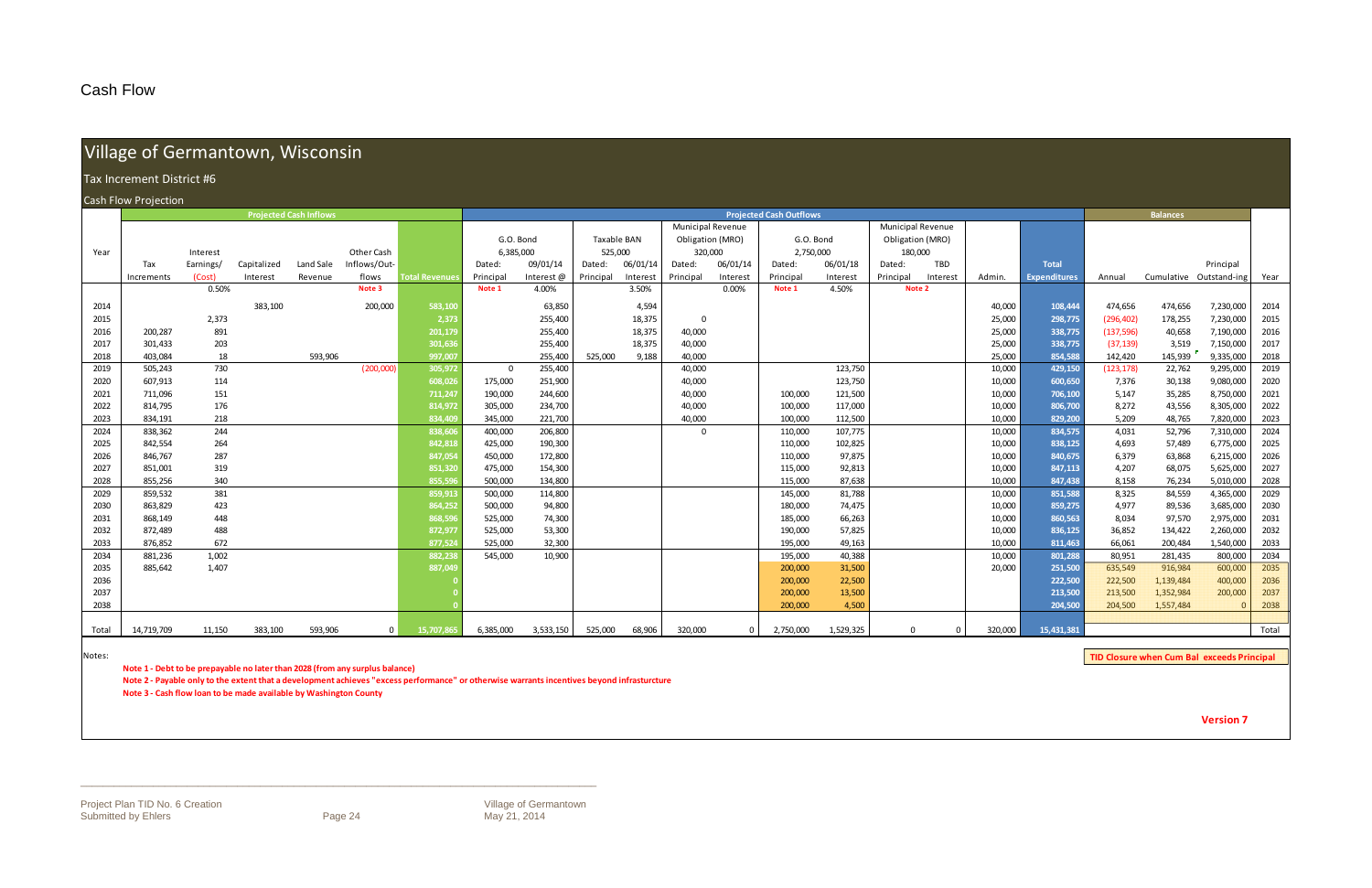### SECTION 11: Annexed Property

There are no lands proposed for inclusion within the District that were annexed by the Village on or after January 1, 2004.

### SECTION 12: Estimate of Property to be Devoted to Retail Business

Pursuant to Wisconsin Statutes Sections 66.1105(5)(b) and 66.1105(6)(am)1, the Village estimates that no more than 15% of the territory within the District will be devoted to retail business at the end of the District's maximum expenditure period.

### SECTION 13: Proposed Zoning Ordinance Changes

The Village anticipates that a portion of the District will be rezoned to M1-Limited Industrial District, a new Business Park-specific zoning district, or such other district as would allow similar mixed-use development within the District.

### SECTION 14: Proposed Changes in Master Plan, Map, Building Codes and Village of Germantown Ordinances

This Plan is complementary to the Village's Master Plan. However, it is anticipated that changes to the 2020 Land Use Plan map and/or other Village ordinances for the implementation of this Plan will be required.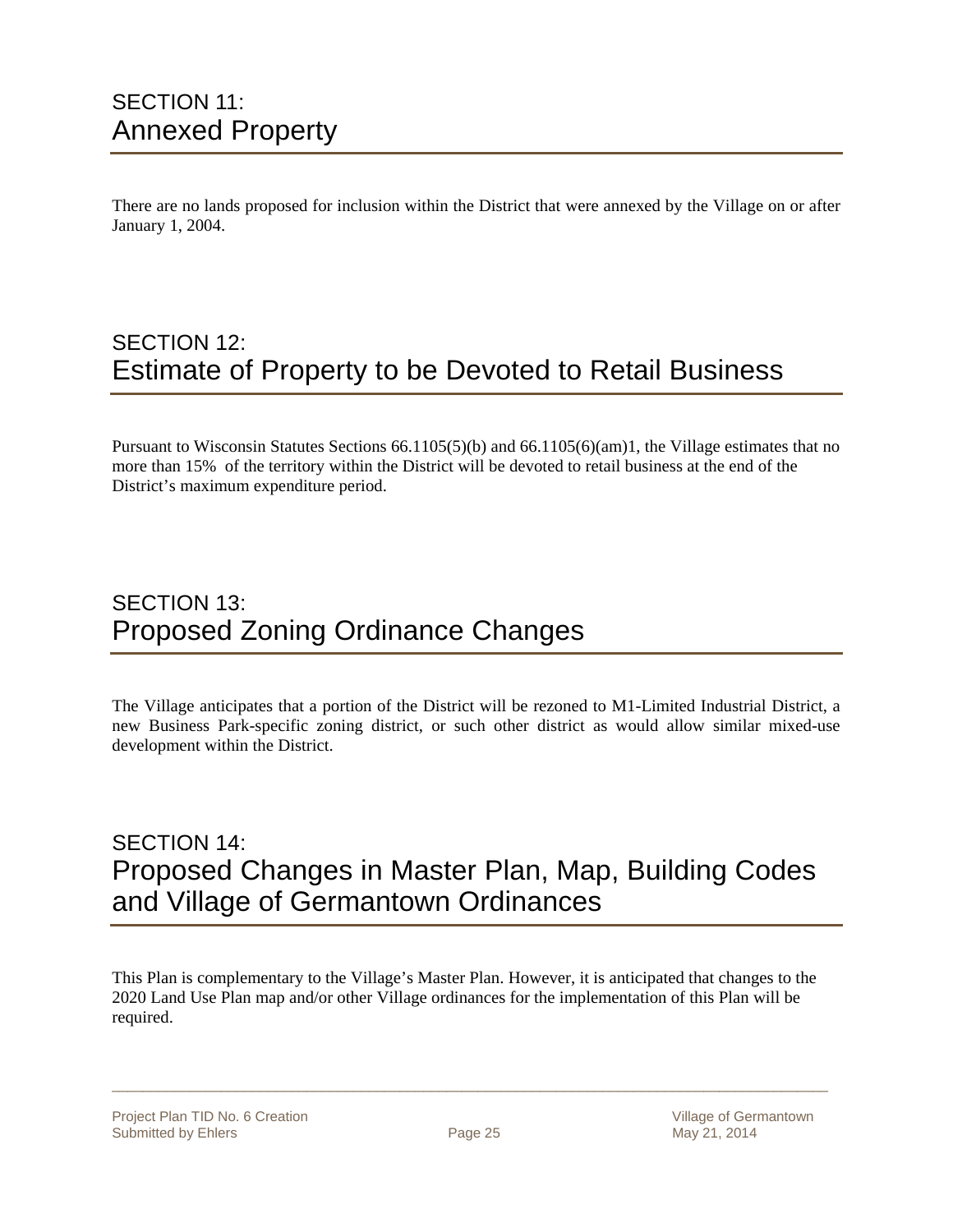It is not anticipated there will be a need to relocate persons or businesses in conjunction with this Plan. In the event relocation or the acquisition of property by eminent domain becomes necessary at some time during the implementation period, the Village will follow applicable Wisconsin Statutes Section chapter 32.

### SECTION 16: Orderly Development of the Village of Germantown

The District contributes to the orderly development of the Village by providing the opportunity for continued growth in tax base, job opportunities and general economic activity. The remaining industrial/business park developable areas of the Village have virtually been exhausted. Without adding territory that is in a position to be developed, the pressure for development will be shifted away from Germantown and away from adequate infrastructure.

### SECTION 17: List of Estimated Non-Project Costs

Non-Project costs are public works projects that to the extent they do not benefit the District are not eligible to be paid with TIF funds. The only such costs identified to date are portions of the water main looping project.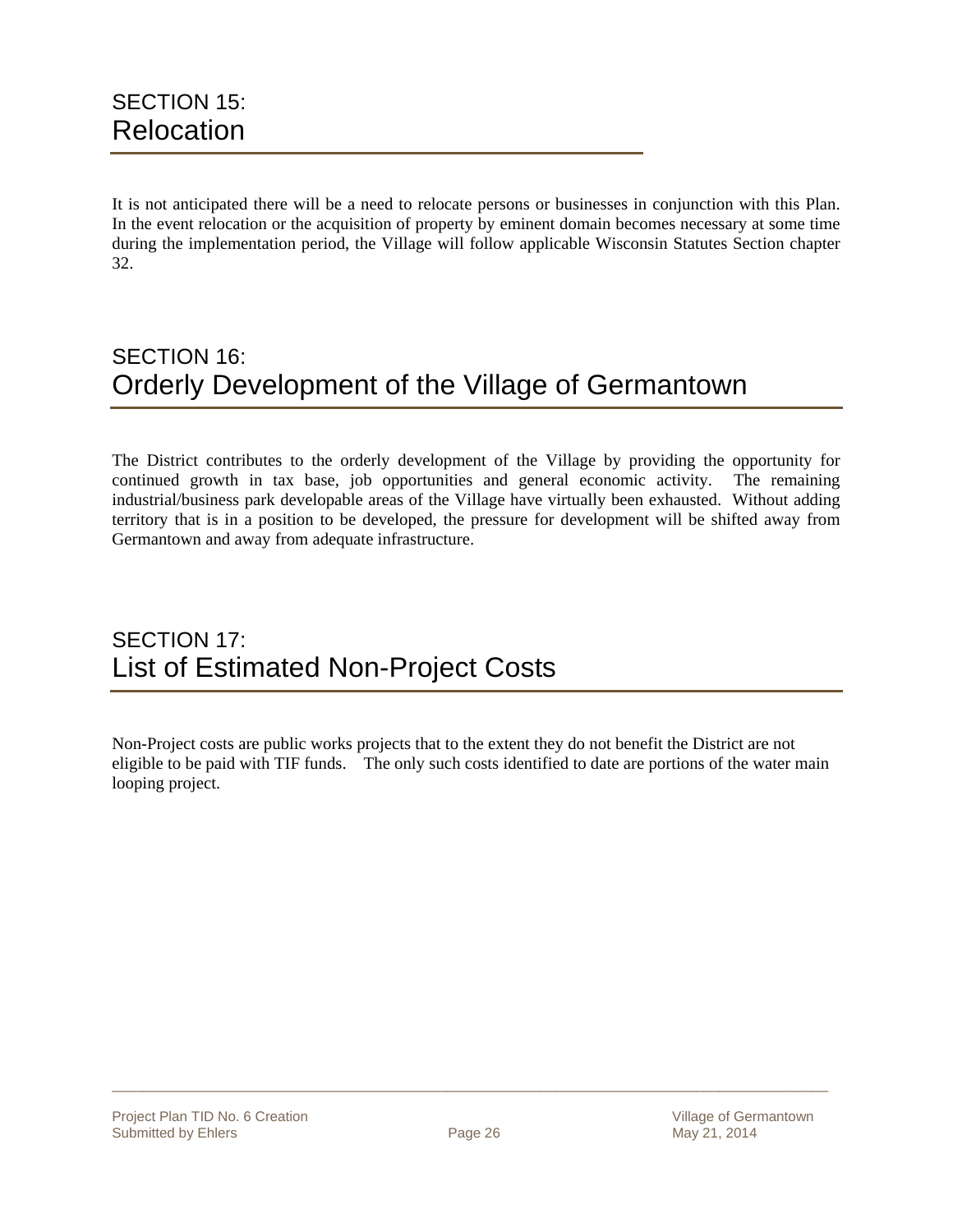### SECTION 18: Opinion of Attorney for the Village of Germantown Advising Whether the Plan is Complete and Complies with Wisconsin Statutes 66.1105

WESOLOWSKI, REIDENBACH & SAJDAK, S.C. **ATTORNEYS AT LAW** 11402 WEST CHURCH STREET FRANKLIN, WISCONSIN 53132

**JESSE A. WESOLOWSKI** FREDERICK E. REIDENBACH 1919-2002 **BRIAN C. SAJDAK** 

TELEPHONE (414) 529-8900 FACSIMILE (414) 529-2121

JANE C. KASSIS, **LEGAL SECRETARY** 

May 19, 2014

Honorable President and Village Trustees Village of Germantown N112 W17001 Mequon Road Germantown, WI 53022

> Village of Germantown, Wisconsin Tax Incremental District No. 6 Re:

Dear Mr. President and Village Trustees:

As Village Attorney for the Village of Germantown, I have reviewed the Project Plan for TID No. 6. Following that review, it is my determination and opinion that the Project Plan for TID No. 6 is complete and complies with the requirements of Wis. Stat. § 66.1105(4)(f).

If you should have any questions, do not hesitate to contact me.

Very truly yours,

Brian C. Sajdak **Village Attorney** 

David Schornack, Village Administrator CC: